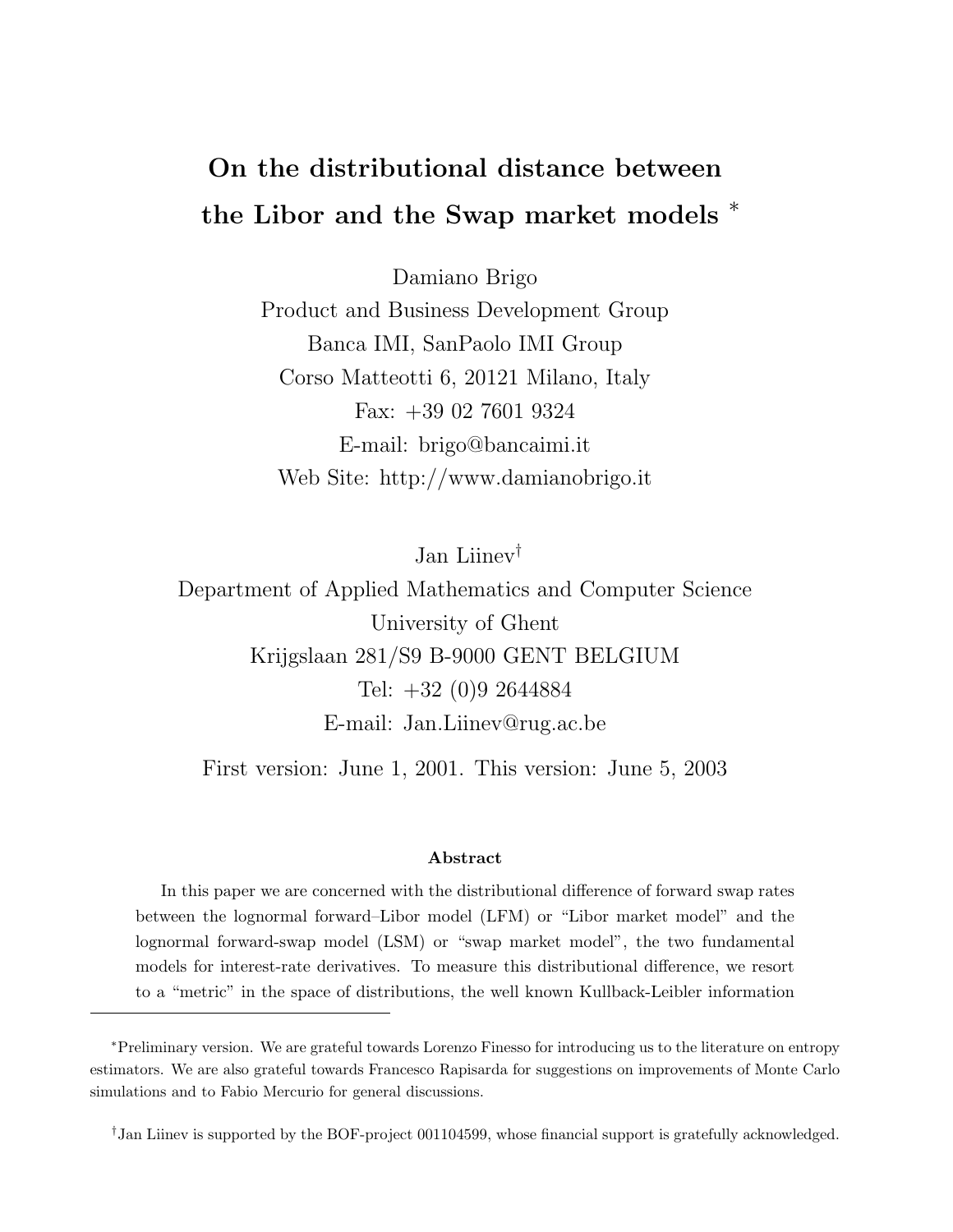(KLI). We explain how the KLI can be used to measure the distance of a given distribution from the lognormal (exponential) family of densities, and then apply this to our models' comparison. The volatility of (i.e. standard deviation associated with) the projection of the LFM swap-rate distribution onto the lognormal family is compared to a industry synthetic swap volatility approximation obtained via "freezing the drift" techniques in the LFM. Finally, for some instantaneous covariance parameterizations of the LFM we analyze how the above distance changes according to the parameter values and to the parameterizations themselves, in an attempt to characterize the situations where LFM and LSM are really distributionally close, as is assumed by the market.

### 1 Introduction

In this paper we are concerned with the difference between two of the most popular and promising interest rate models: the two main market–models. The importance of such models is due to their agreement with well-established market formulae for two basic derivative products. Indeed, the lognormal forward–Libor model (LFM) or "Libor market model" (Miltersen, Sandman and Sondermann (1997), and Brace, Gatarek and Musiela (1997)), prices caps with Black's cap formula, which is the standard formula employed in the cap market. Moreover, the lognormal forward-swap model (LSM) or "swap market model" (Jamshidian (1997)), prices swaptions with Black's swaption formula, which again is the standard formula employed in the swaption market. Since the cap and swaption markets are the two main markets in the interest-rate world, it is important for a model to be compatible with such markets formulae. Recently, many works have investigated the LIBOR market model properties, calibration, approximated lognormality under different measures, and other issues, see for example Brigo and Mercurio (2001), Matsumoto (2001), Rebonato (2003), Sidenius (2000).

Before market models were introduced, Black's formula for either caps or swaptions was based on mimicking the Black and Scholes model for stock options under some simplifying and inexact assumptions on interest rates distributions. The introduction of market models provided a new and rigorous derivation of Black's formulae. However, even with full rigor given separately to the caps and swaptions classic formulae, the LFM and LSM are not compatible. Roughly speaking, if forward Libor rates are lognormal each under its measure, as assumed by the LFM, forward swap rates cannot be lognormal at the same time under the relevant swap measure, as assumed by the LSM instead. There exists a number of empirical works in the literature showing that forward swap rates obtained by lognormal forward Libor rates are not far from being lognormal themselves under the appropriate measures. We refer to the paper of Brace, Dun and Barton (1998) for such analysis, where "closeness" of the two models is analysed based on standard statistical techniques for assessing the deviation from normality of a certain set of data. Moreover, in Chapter 8 of Brigo and Mercurio (2001) some problems related to this matter have been investigated numerically, showing that lognormality almost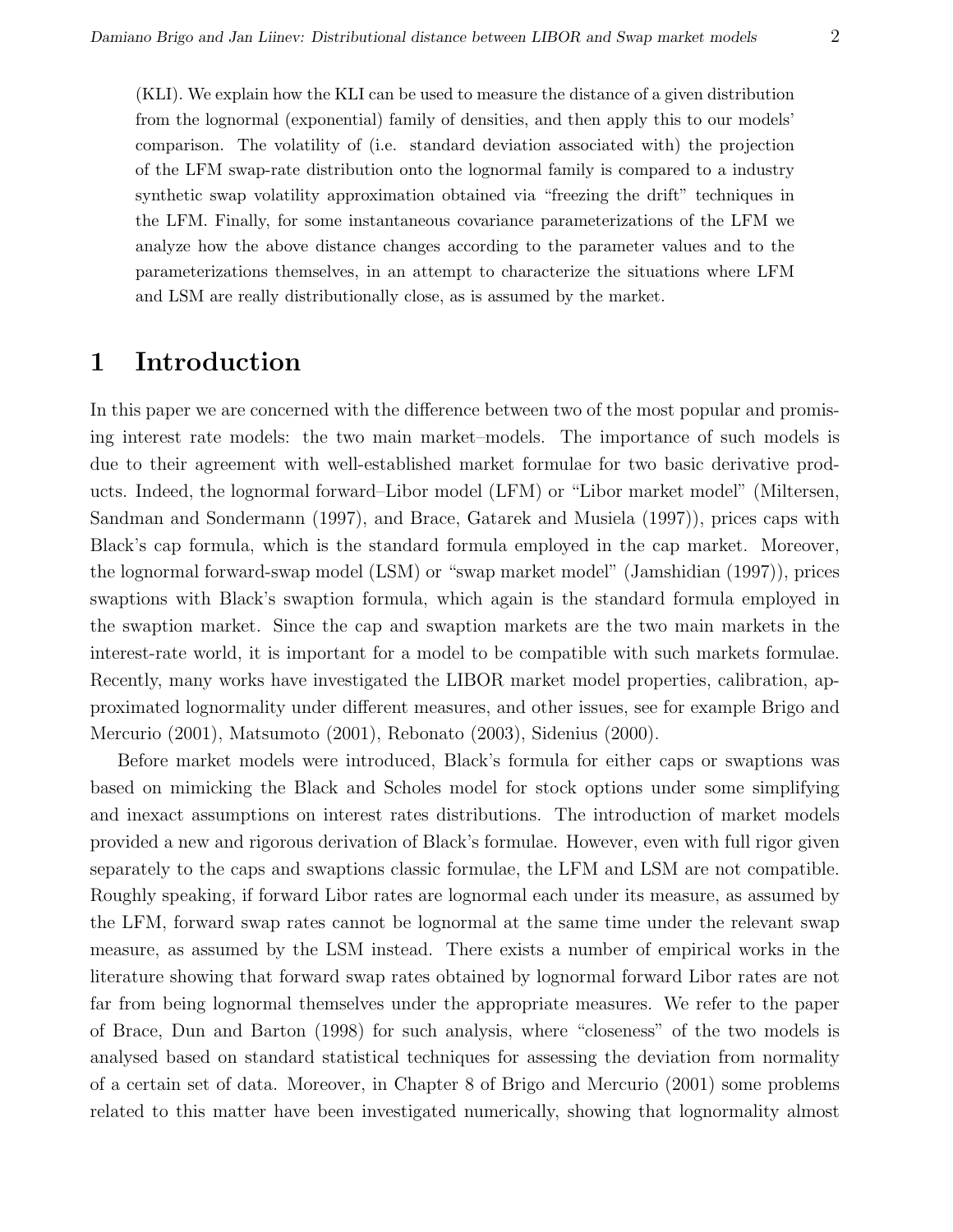holds for the swap rate in the LIBOR model.

Here we propose instead the use of a "metric" in the space of distributions as a measure of the difference between the two models. We consider the forward rate dynamics under the appropriate forward measures for the LFM. As we said before, we know that in this setup caps are priced in agreement with Black's cap market formula, provided one chooses a geometric Brownian martingale dynamics for the relevant forward rates, and cap pricing is almost automatic, the degree of automatism depending on the particular instantaneous volatility parameterization chosen in the forward rates dynamics. A fundamental part of the LFM specification which has a relevant impact on the forward swap rates coming from this model is the choice of the instantaneous covariance structure in the forward rates dynamics, i.e. of instantaneous volatility and correlation. We illustrate some possible parametric choices for both of these structures. We then derive the LFM forward rates dynamics under the swap measure. We simulate such a forward rate dynamics under the swap measure, and compute the resulting swap rate as an algebraic expression in the forward rates thus generated. In this way we simulate the swap rate under the swap measure in the LFM. Similarly, we introduce the LSM and show how swaptions are priced in agreement with Black's swaptions formula under the swap measure, implying a lognormal distribution for the forward swap rate, and point out the theoretical incompatibility between the LFM and LSM. We take the distance of the simulated LFM swap rate distribution from the family of lognormal distributions, where the LSM swap rate distribution lies, as a measure of the distributional distance between the LFM and LSM.

We also report an approximated formula which allows to deduce LSM instantaneous volatilities from LFM instantaneous covariances. This formula is rather handy and popular among practitioners, and is based on ignoring drifts and on freezing coefficients in suitable stochastic differential equations for the forward swap rates.

We then introduce the Kullback–Leibler information (KLI) and explain how it can be used to measure the distance of a given distribution from an exponential family. We plan to use this distance to understand how closeness between LFM and LSM changes according to the particular volatility and correlation parameterizations which are chosen for the LFM instantaneous covariance. For each parameterization considered, we also analyze how the distance changes with volatility parameters, correlation parameters, time to maturity, and tenor (length of the underlying swap). Finally, in all these different situations, we compare the approximated formula for swap volatilities based on "ignoring the drift" and "freezing the coefficients" to a volatility based on the KLI. This KLI volatility is obtained via the lognormal distribution which is closest (in the KLI sense) to the true swap–rate distribution of the LFM.

In the paper we report the first results we obtained in this investigation.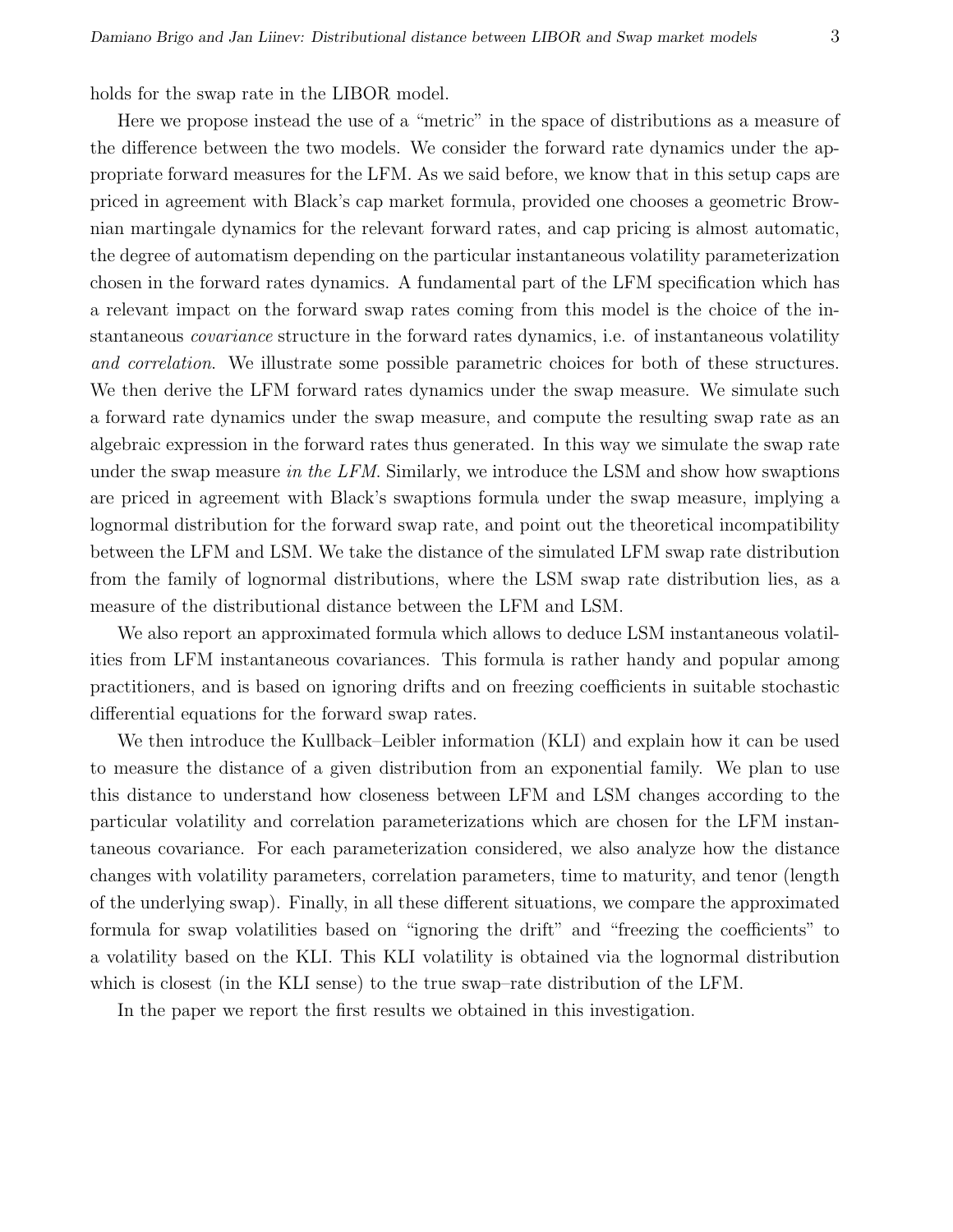### 2 The Libor market model (LFM)

Let  $t = 0$  be the current time. Consider a set  $\mathcal{E} = \{T_0, \ldots, T_M\}$  of adjacent expiry-maturity pairs of dates for a family of spanning forward rates. We shall denote by  $\{\tau_0, \ldots, \tau_M\}$  the corresponding year fractions, meaning that  $\tau_i$  is the year fraction associated with the expirymaturity pair  $T_{i-1}, T_i$  for  $i > 0$ , and  $\tau_0$  is the year fraction from settlement to  $T_0$ .

Consider the generic forward (LIBOR) rate  $F_k(t) := F(t; T_{k-1}, T_k)$ , which is "alive" up to time  $T_{k-1}$ , where it coincides with the spot (LIBOR) rate  $F_k(T_{k-1}) := L(T_{k-1}, T_k)$ , where in general  $L(S,T)$  is the spot (LIBOR) rate prevailing at time S for the maturity T.

Consider now the probability measure  $Q^k$  associated to the numeraire  $P(\cdot, T_k)$ , i.e. to the price of the zero-coupon bond whose maturity coincides with the maturity of the forward rate.  $Q^k$  is often called the *forward adjusted measure for maturity*  $T_k$ . Since

$$
F_k(t)P(t, T_k) = (P(t, T_{k-1}) - P(t, T_k))/\tau_k.
$$

is the price of a tradable asset,  $F_k$  follows a martingale under  $Q^k$ . The lognormal forward-Libor model (LFM) assumes the following driftless geometric Brownian dynamics for  $F_k$  under  $Q^k$ :

$$
dF_k(t) = \sigma_k(t) F_k(t) dZ_k^k(t), \quad t \le T_{k-1},\tag{1}
$$

where  $Z_k^k(t)$  is a standard Brownian motion under  $Q^k$ , the upper index denoting the measure, and  $\sigma_k(t)$  is a deterministic function representing the instantaneous volatility at time t for the forward LIBOR rate  $F_k$ . In case we write  $F_k$ 's dynamics under a measure  $Q^i$  with  $i \neq k$ ,  $F_k$ does not follow a martingale under  $Q^i$  and a drift term appears, yielding a SDE with unknown distributional properties. For the details see for example Chapter 6 of Brigo and Mercurio (2001).

We will often consider piecewise constant instantaneous volatilities,

$$
\sigma_k(t) = \sigma_{k,\beta(t)},
$$
 where  $\beta(t) = m$  if  $t \in (T_{m-2}, T_{m-1}]$ .

The noises in the dynamics of different forward rates are assumed to be instantaneously correlated according to

$$
dZ_i(t) dZ_j(t) = d\langle Z_i, Z_j \rangle_t = \rho_{i,j} dt.
$$

Clearly, lower indices denote components. Upper indices are omitted when the measure is clear from the context or is irrelevant.

A few general remarks are now in order. First, as we said before, we will often assume that the forward rate  $F_k(t)$  has instantaneous volatility that is piecewise constant: In particular, the instantaneous volatility of  $F_k(t)$  is constant in each "expiry-maturity" time interval (associated to any other forward rate)  $T_{m-2} < t \leq T_{m-1}$  where it is "alive".

Under this assumption, it is possible to organize instantaneous volatilities in a matrix as follows: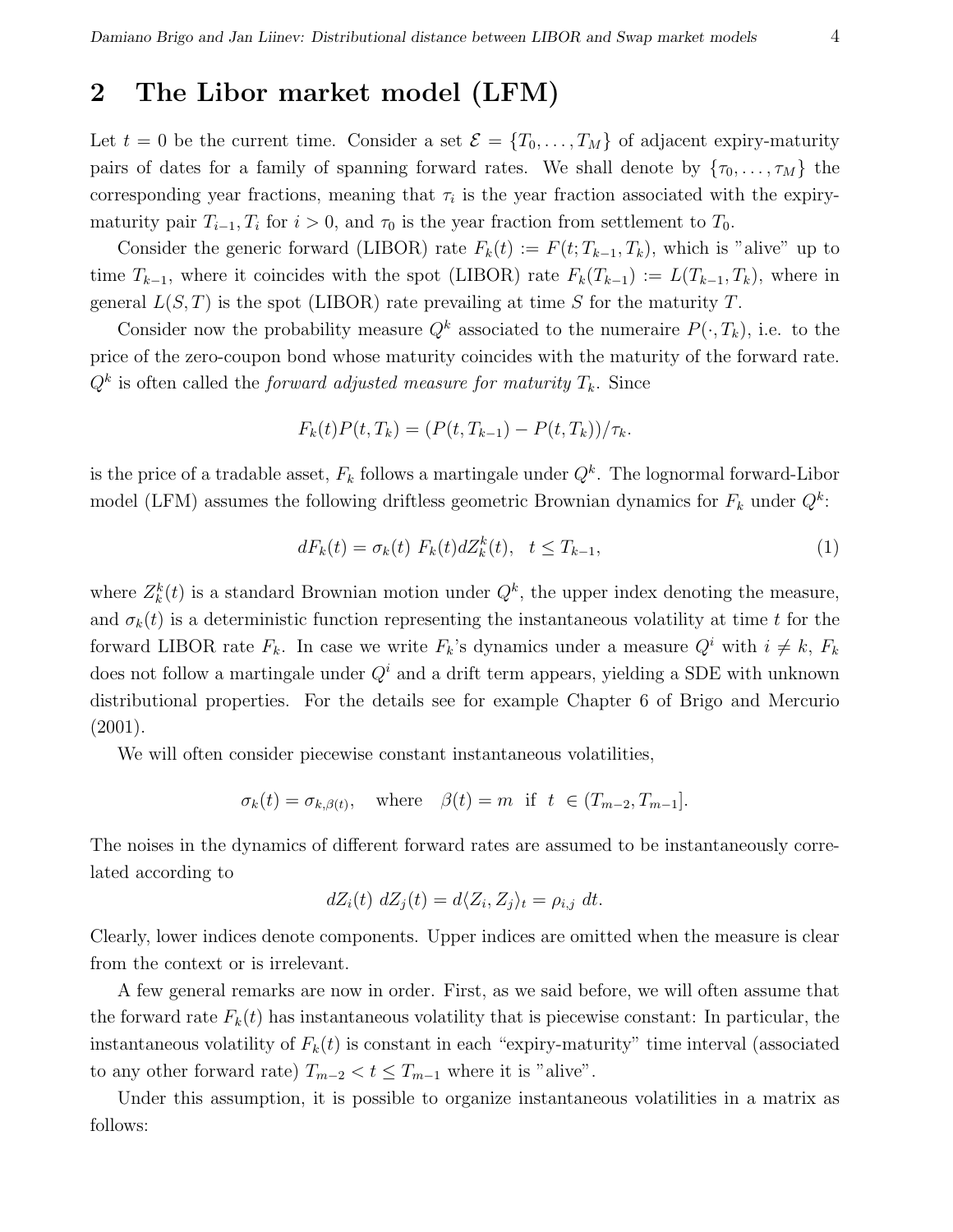#### TABLE 1

| Instant. Vols      | Time: $t \in (0, T_0] \mid (T_0, T_1] \mid (T_1, T_2] \mid \ldots \mid (T_{M-2}, T_{M-1}] \mid$ |                |                |                      |                |
|--------------------|-------------------------------------------------------------------------------------------------|----------------|----------------|----------------------|----------------|
| Fwd Rate: $F_1(t)$ | $\sigma_{1,1}$                                                                                  | Dead           | Dead           |                      | Dead           |
| $F_2(t)$           | $\sigma_{2,1}$                                                                                  | $\sigma_{2,2}$ | Dead           | $\cdots$             | Dead           |
| ٠                  | $\cdots$                                                                                        | $\cdots$       | $\cdots$       | $\cdots$             | $\cdots$       |
| $F_M(t)$           | $\sigma_{M,1}$                                                                                  | $\sigma_{M,2}$ | $\sigma_{M,3}$ | $\sim$ $\sim$ $\sim$ | $\sigma_{M.M}$ |

A possibly good structure is the following separable piecewise constant (SPC) formulation:

$$
\sigma_k(t) = \sigma_{k,\beta(t)} := \Phi_k \psi_{k-\beta(t)-1} \tag{2}
$$

for all t. This formulation collapses to two special cases. If all  $\Phi$ 's are equal to one, this form implies that instantaneous volatilities  $\sigma_i(t)$  depend only on the time-to-expiry  $T_{i-1} - t$ ,  $\sigma_{i,\beta(t)} := \psi_{i-\beta(t)-1}$ . We refer to this case as to the "time-to-expiry homogeneous piecewise constant" (TEHPC) formulation. If all  $\psi$ 's collapse to one, instead, each forward rate has constant volatility  $\sigma_i(t) = \Phi_i$ , and we call this the "time-homogeneous piecewise constant" (THPC) formulation. These two extreme cases imply rather different evolutions in time for the term structure of volatilities, and the general SPC formulation usually ranges in-between, see again Chapter 6 of Brigo and Mercurio (2001) for the details.

Alternatively to PC volatilities, we may resort to a parametric linear-exponential (LE) formulation.

#### LE formulation

$$
\sigma_i(t) = \Phi_i \ \psi(T_{i-1} - t; a, b, c, d) =: \Phi_i \ \left( [a(T_{i-1} - t) + d] e^{-b(T_{i-1} - t)} + c \right) \ . \tag{3}
$$

This parametric form leads to the same qualitative behaviour as the SPC one. In particular, it leads qualitatively to the same extreme cases as before when all  $\Phi$ 's are equal to one ("timeto-expiry homogeneous linear exponential" (TEHLE) formulation) or when  $a, b, d$  vanish with  $c = 1$  (again the THPC formulation).

#### 2.1 Caps and floors

Caps are collections of caplets. A  $T_{i-1}$ –caplet payoff pays at time  $T_i$  the amount

$$
(F_i(T_{i-1})-K)^+.
$$

A  $T_{i-1}$ –caplet is thus a contract which pays at time  $T_i$  the difference between the  $T_i$ –maturity spot rate which has reset at time  $T_{i-i}$  and a strike rate K, if this difference is positive, and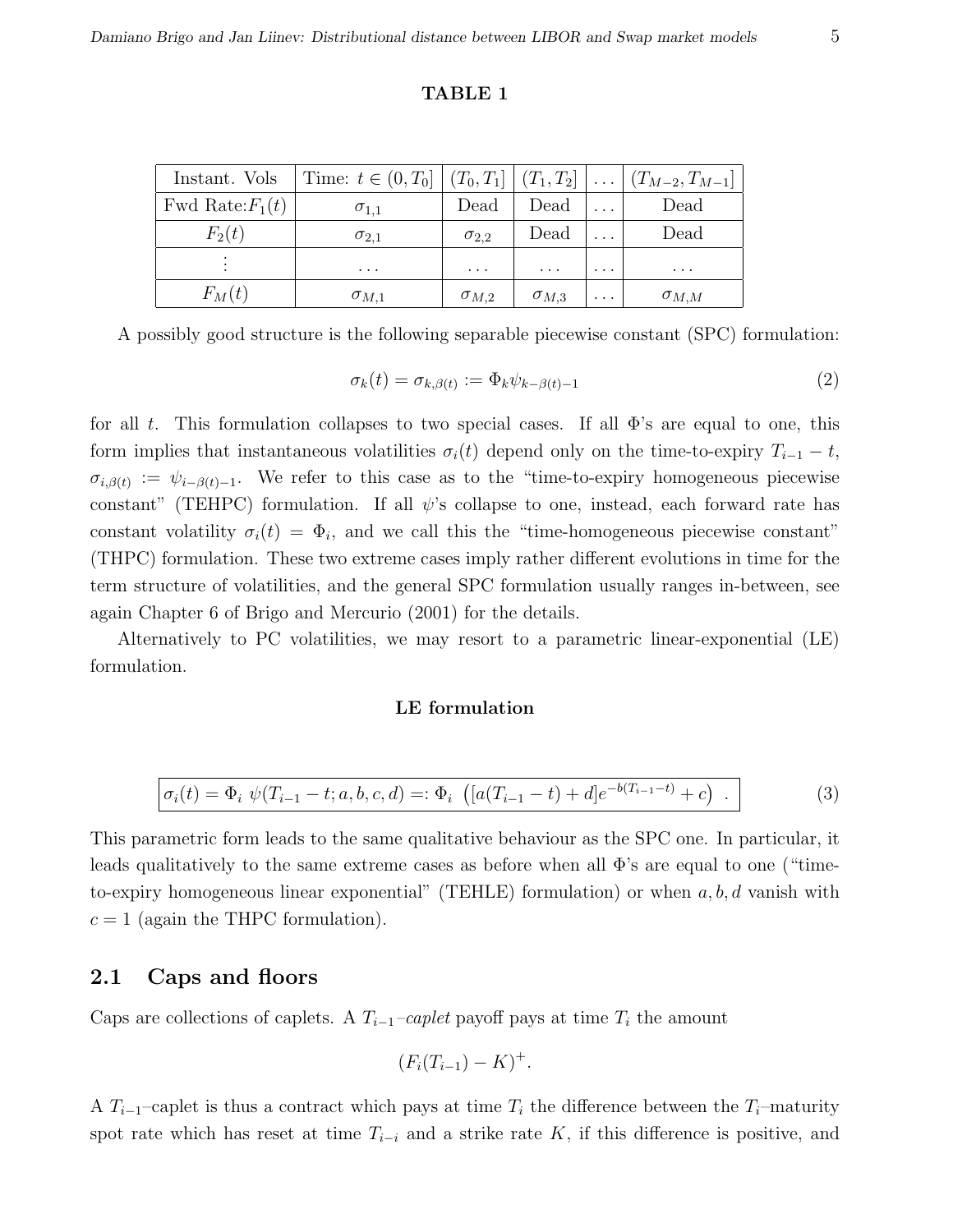zero otherwise. Since in the LFM  $F_i$  follows a geometric Brownian motion under  $Q^i$ , the above expectation is computed immediately as a classical Black price. It follows that caps are priced easily in terms of instantaneous volatilities of the rates  $F$ . In particular, the volatility parameter  $v_{T_{i-1}-\text{caplet}}\sqrt{T_{i-1}}$  entering Black's formula for the above caplet is the square root of the following average percentage variance

$$
v_{T_{i-1}-\text{caplet}}^2 = \frac{1}{T_{i-1}} \int_0^{T_{i-1}} \sigma_i(t)^2 dt,\tag{4}
$$

multiplied by the expiry time  $T_{i-1}$ , which is straightforwardly computed on the basis of the parametric form chosen, be it PC or LE. For more details see Brigo and Mercurio (2001).

### 3 The swap market model (LSM)

Assume a unit notional. A (prototypical) interest rate swap (IRS) is a contract that exchanges payments between two differently indexed legs. At every instant  $T_j$  in a prespecified set of dates  $T_{\alpha+1},...,T_{\beta}$  the fixed leg pays out an amount corresponding to a fixed interest rate K,

$$
\tau_j K \ ,
$$

whereas the floating leg pays an amount corresponding to the interest rate  $F_i(T_{i-1})$  resetting at the previous instant  $T_{i-1}$  for the maturity given by the current payment instant  $T_i$ .

In this setting the floating leg rate resets at dates  $T_{\alpha}, T_{\alpha+1}, \ldots, T_{\beta-1}$  and pays at dates  $T_{\alpha+1}, \ldots, T_{\beta}$ .

The *discounted* payoff of our IRS at a time  $t < T_\alpha$  can be expressed either as

$$
\sum_{i=\alpha+1}^{\beta} D(t,T_i) \ \tau_i(F_i(T_{i-1}) - K),
$$

or as

$$
D(t,T_{\alpha})\sum_{i=\alpha+1}^{\beta} P(T_{\alpha},T_i) \tau_i(F_i(T_{\alpha})-K),\tag{5}
$$

both expressions leading to the same risk-neutral expectation, giving the t-price of our IRS:

$$
\sum_{i=\alpha+1}^{\beta} P(t,T_i)\tau_i(F_i(t)-K) = \sum_{i=\alpha+1}^{\beta} [P(t,T_{i-1})-(1+\tau_i K)P(t,T_i)].
$$

From this formula we notice that, as is well known, neither volatility nor correlation of rates affect the value of an IRS.

The *forward swap rate* corresponding to the above IRS at time t is the particular value of the fixed-leg rate K that makes the contract fair, i.e. that makes its present value at time  $t$ equal to zero. We obtain, after straightforward manipulations,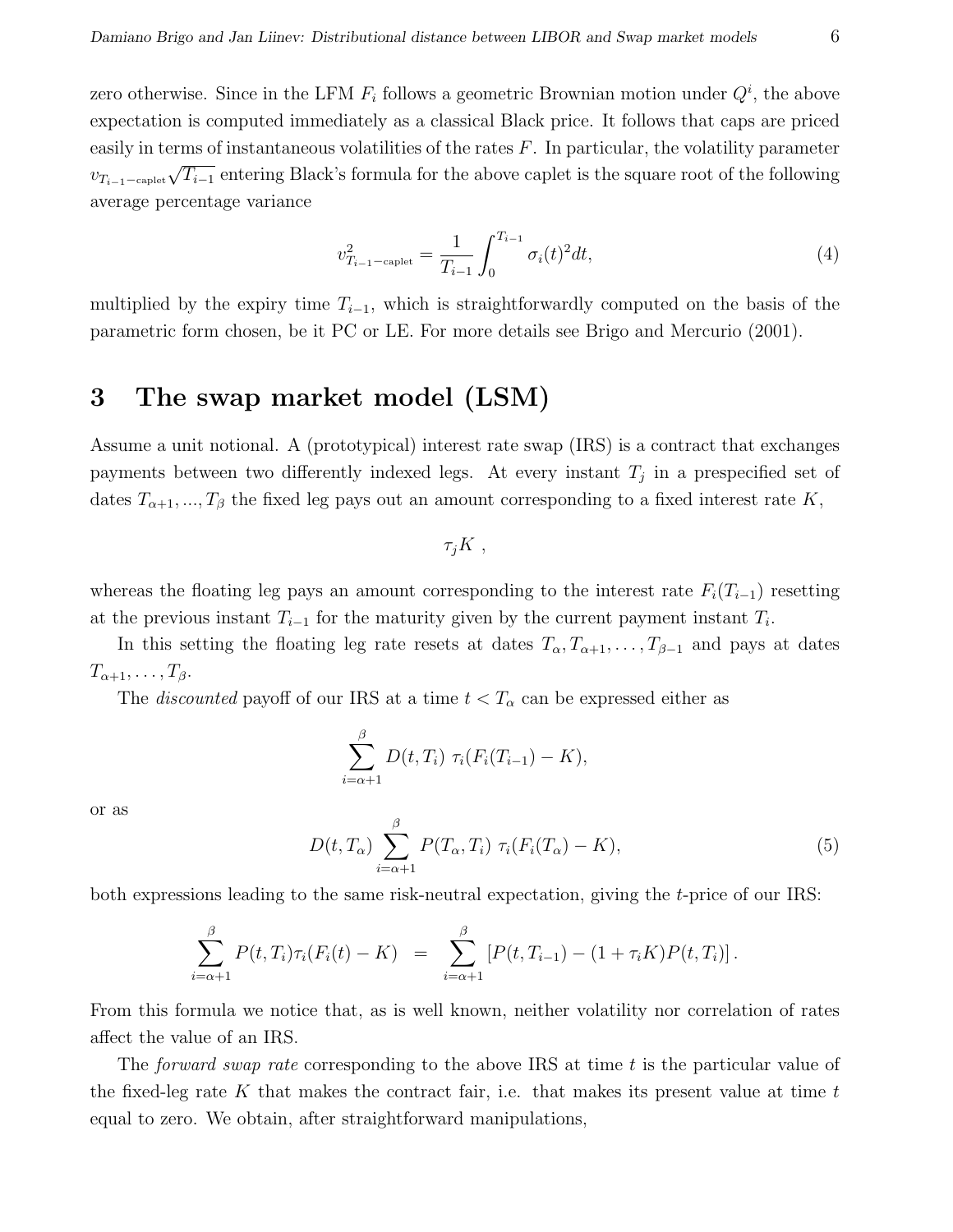$$
S_{\alpha,\beta}(t) = \frac{1 - \prod_{j=\alpha+1}^{\beta} \frac{1}{1 + \tau_j F_j(t)}}{\sum_{i=\alpha+1}^{\beta} \tau_i \prod_{j=\alpha+1}^{i} \frac{1}{1 + \tau_j F_j(t)}}
$$

so that the forward swap rate can be expressed in terms of spanning forward rates.

As an alternative expression we may write, through elementary manipulations

$$
S_{\alpha,\beta}(t) = \sum_{i=\alpha+1}^{\beta} w_i(t) F_i(t),
$$
\n
$$
w_i(t) = w_i(F_{\alpha+1}(t), F_{\alpha+2}(t), \dots, F_{\beta}(t)) = \frac{\tau_i \prod_{j=\alpha+1}^i \frac{1}{1+\tau_j F_j(t)}}{\sum_{k=\alpha+1}^{\beta} \tau_k \prod_{j=\alpha+1}^k \frac{1}{1+\tau_j F_j(t)}}.
$$
\n(6)

This last expression is important because it can lead to useful approximations as follows. Formula (6) suggests that forward swap rates can be interpreted as weighted averages of spanning forward rates. However, notice carefully that the weights w's depend on the F's, so that we do not have a weighted average in strict sense. Based on empirical studies which show the variability of the  $w$ 's to be small compared to the variability of the  $F$ 's, one can approximate the w's by their (deterministic) initial values  $w(0)$  and obtain

$$
S_{\alpha,\beta}(t) \approx \sum_{i=\alpha+1}^{\beta} w_i(0) F_i(t) . \tag{7}
$$

This can be helpful for example in estimating the absolute volatility of swap rates from the absolute volatility of forward rates.

Finally, notice that the IRS discounted payoff (5) for K different from the swap rate can be expressed also in terms of swap rates as

$$
D(t, T_{\alpha}) \left( S_{\alpha,\beta}(T_{\alpha}) - K \right) \sum_{i=\alpha+1}^{\beta} \tau_i P(T_{\alpha}, T_i). \tag{8}
$$

A swaption is an option to enter an IRS at a future time  $T_{\alpha}$ . Clearly, this right will be exercised only when the swap rate at the exercise time  $T_{\alpha}$  is larger than the IRS fixes rate (strike) K, so that the resulting IRS will have positive value. Consequently, the swaption payoff can be written as

$$
D(t,T_{\alpha})\ (S_{\alpha,\beta}(T_{\alpha})-K)^{+}\sum_{i=\alpha+1}^{\beta} \tau_i P(T_{\alpha},T_i). \tag{9}
$$

A numeraire under which the above swap rate follows a martingale is

$$
C_{\alpha,\beta}(t) = \sum_{i=\alpha+1}^{\beta} \tau_i P(t,T_i).
$$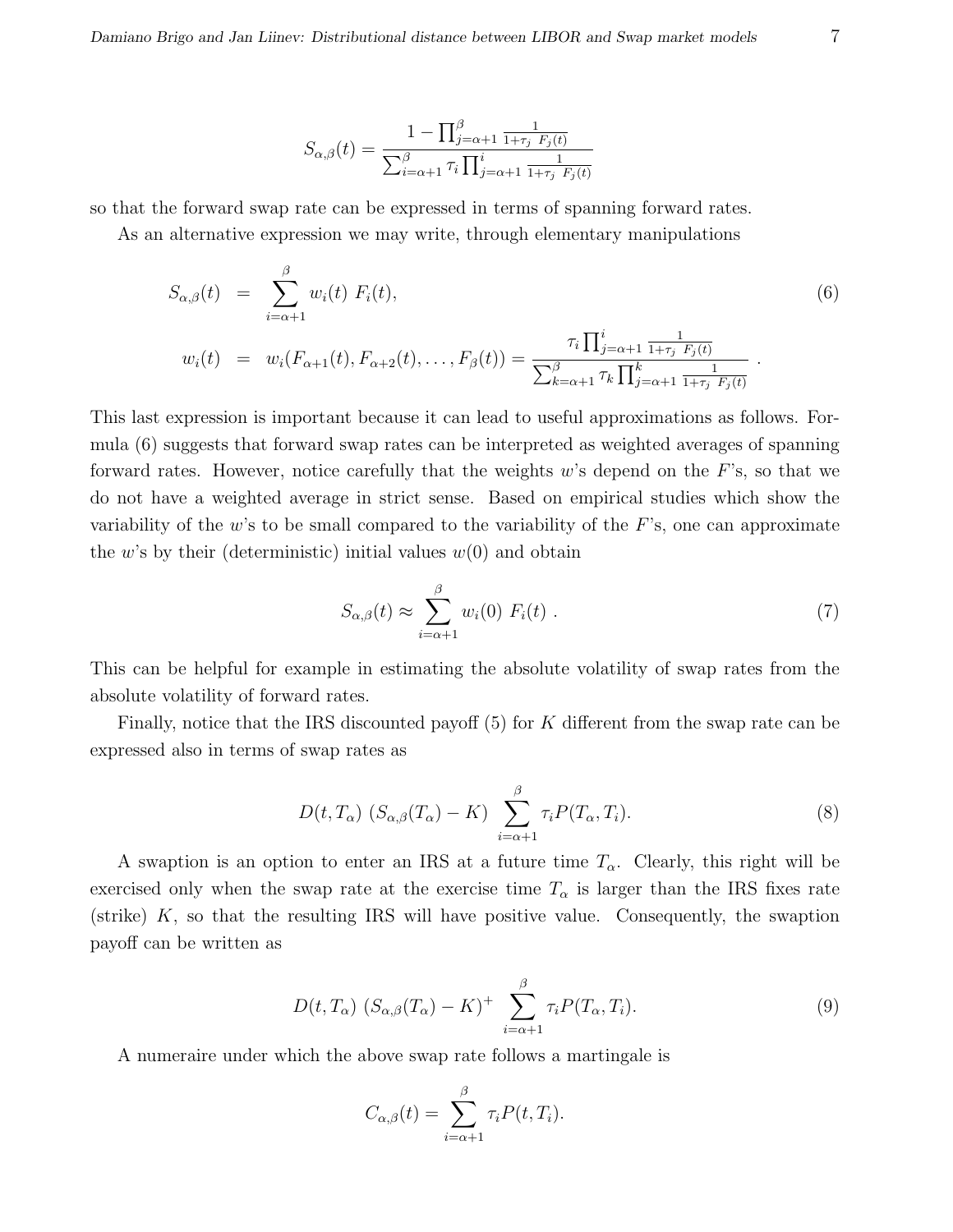Indeed, the product  $C_{\alpha,\beta}(t)$   $S_{\alpha,\beta}(t) = P(t,T_\alpha) - P(t,T_\beta)$  gives the price of a tradable asset which, expressed in C units, coincides with our forward swap rate. Therefore, when choosing C as numeraire, the forward swap rate  $S_{\alpha,\beta}(t)$  evolves according to a martingale under the related measure  $Q^{\alpha,\beta}$ . Such measure is usually termed the "swap measure". The lognormal forward-swap model (LSM) assumes the following geometric-Brownian driftless dynamics for a forward-swap rate  $S_{\alpha,\beta}(t)$  under its swap measure  $Q^{\alpha,\beta}$ :

$$
d S_{\alpha,\beta}(t) = \sigma^{(\alpha,\beta)}(t) S_{\alpha,\beta}(t) dW_t^{\alpha,\beta},
$$

where  $W^{\alpha,\beta}$  is a standard Brownian motion under  $Q^{\alpha,\beta}$ . We denote by  $v_{\alpha,\beta}^2(T)$  the average percentage variance of the forward swap rate in the interval  $0, T$  times the interval length:

$$
v_{\alpha,\beta}^2(T) = \int_0^T (\sigma^{(\alpha,\beta)}(t))^2 dt.
$$

When pricing a swaption (for example at time  $t = 0$ ), this model is particularly convenient, since it yields a lognormal distribution for S and thus the well-known Black formula for swaptions, structurally analogous to the Black formula for caps:

$$
\widetilde{E}\left(D(0,T_{\alpha})\left(S_{\alpha,\beta}(T_{\alpha})-K\right)^{+}C_{\alpha,\beta}(T_{\alpha})\right)=C_{\alpha,\beta}(0)E^{\alpha,\beta}(S_{\alpha,\beta}(T_{\alpha})-K)^{+}
$$
\n
$$
=C_{\alpha,\beta}(0)\text{ Black}(K,S_{\alpha,\beta}(0),v_{\alpha,\beta}(T_{\alpha}))
$$

where "Black" denotes the core of Black's formula.

## 4 LFM vs LSM swap-rate distributions under the swap measure

We have seen in the previous section how one can price swaptions with the LSM, basically resorting to Black's formula. Now we consider instead pricing of swaptions with the LFM, and try to quantify the difference between the two models. The LSM swaption formula is based on a lognormal distribution for the swap rate  $S_{\alpha,\beta}(T_{\alpha})$  coming from the LSM dynamics under the swap measure  $Q^{\alpha,\beta}$ . In order for a comparison of distributions to make sense, we need both distributions under the same measure. Therefore we need the dynamics of forward Libor rates F under the LSM numeraire  $C_{\alpha,\beta}(t)$ . By applying the change of numeraire technique, we see that

$$
dF_k(t) = \sigma_k(t) F_k(t) \left( \mu_k^{\alpha, \beta}(t) dt + dZ_k(t) \right),
$$
  
\n
$$
\mu_k^{\alpha, \beta}(t) = \sum_{j=\alpha+1}^{\beta} (2 \cdot 1_{(j \le k)} - 1) \tau_j \frac{P(t, T_j)}{C_{\alpha, \beta}(t)} \sum_{i=\min(k+1, j+1)}^{\max(k, j)} \frac{\tau_i \rho_{k,i} \sigma_i(t) F_i(t)}{1 + \tau_i F_i(t)},
$$
\n(10)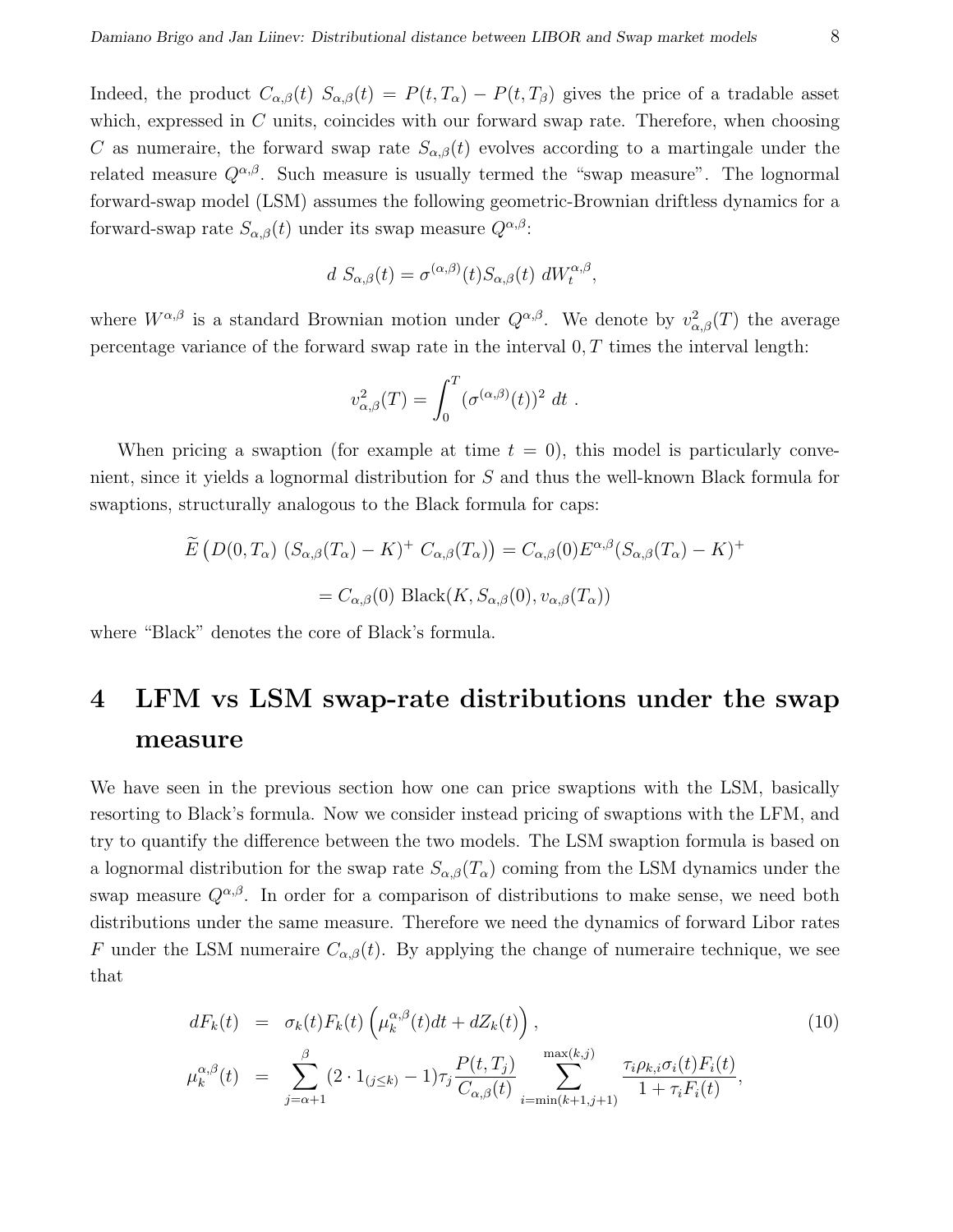where the Z's are now Brownian motions under  $Q^{\alpha,\beta}$ . This is a closed set of SDEs when k ranges from  $\alpha + 1$  to  $\beta$ , since the terms

$$
\frac{P(t,T_j)}{C_{\alpha,\beta}(t)}
$$

can be easily expressed as suitable functions of the spanning forward rates

$$
F_{\alpha+1}(t),\ldots,F_{\beta}(t) .
$$

By substituting the above forward rates into the previously derived algebraic expression defining swap rates in terms of forward rates,

$$
S_{\alpha,\beta}(t) = \frac{1 - \prod_{j=\alpha+1}^{\beta} \frac{1}{1 + \tau_j F_j(t)}}{\sum_{i=\alpha+1}^{\beta} \tau_i \prod_{j=\alpha+1}^{i} \frac{1}{1 + \tau_j F_j(t)}}
$$
(11)

we obtain the LFM swap rate under the swap measure.

As an alternative to the LFM swap rate given by Equations (11,10) under the swap measure, we have seen earlier the LSM swap rate under the swap measure stemming from the lognormal dynamics

$$
d S_{\alpha,\beta}(t) = \sigma^{(\alpha,\beta)}(t) S_{\alpha,\beta}(t) dW_t^{\alpha,\beta}.
$$
\n(12)

Now, when computing the swaption price as the discounted expectation

$$
\widetilde{E}\left(D(0,T_{\alpha})\left(S_{\alpha,\beta}(T_{\alpha})-K\right)^{+}C_{\alpha,\beta}(T_{\alpha})\right)=C_{\alpha,\beta}(0)E^{\alpha,\beta}[(S_{\alpha,\beta}(T_{\alpha})-K)^{+}]
$$

we have two possibilities: We can do this either with the LFM given by Equations (11,10) or with the LSM given by Equation  $(12)$ . The result is not the same.

Remark 4.1. While the swap rate coming from the LSM dynamics (12) is lognormally distributed, the swap rate coming from the LFM dynamics  $(11,10)$  is not lognormal. This results in the two models being theoretically incompatible.

Based on this remark, a quantity apt to measure the distance between the two models is the distance of the distribution of the LFM swap rate from the family of lognormal densities in which the distribution of the LSM swap rate lies.

In order to study this distance we need the distribution of the swap rate (11) under the swap measure obtained via simulation of (10). Therefore we now explain how the Monte Carlo simulation of equation (10) can be achieved.

Incidentally, while keeping in mind (11), notice carefully that the above expectation leading to the swaption price depends on the joint distribution of spanning forward rates, so that terminal correlations between different forward rates have an heavy impact on swaptions prices.

In order to simulate S through  $(11)$ , we need to generate p realizations of these spanning forward rates according to the dynamics  $(10)$ . The simulated F's allow us to evaluate the LFM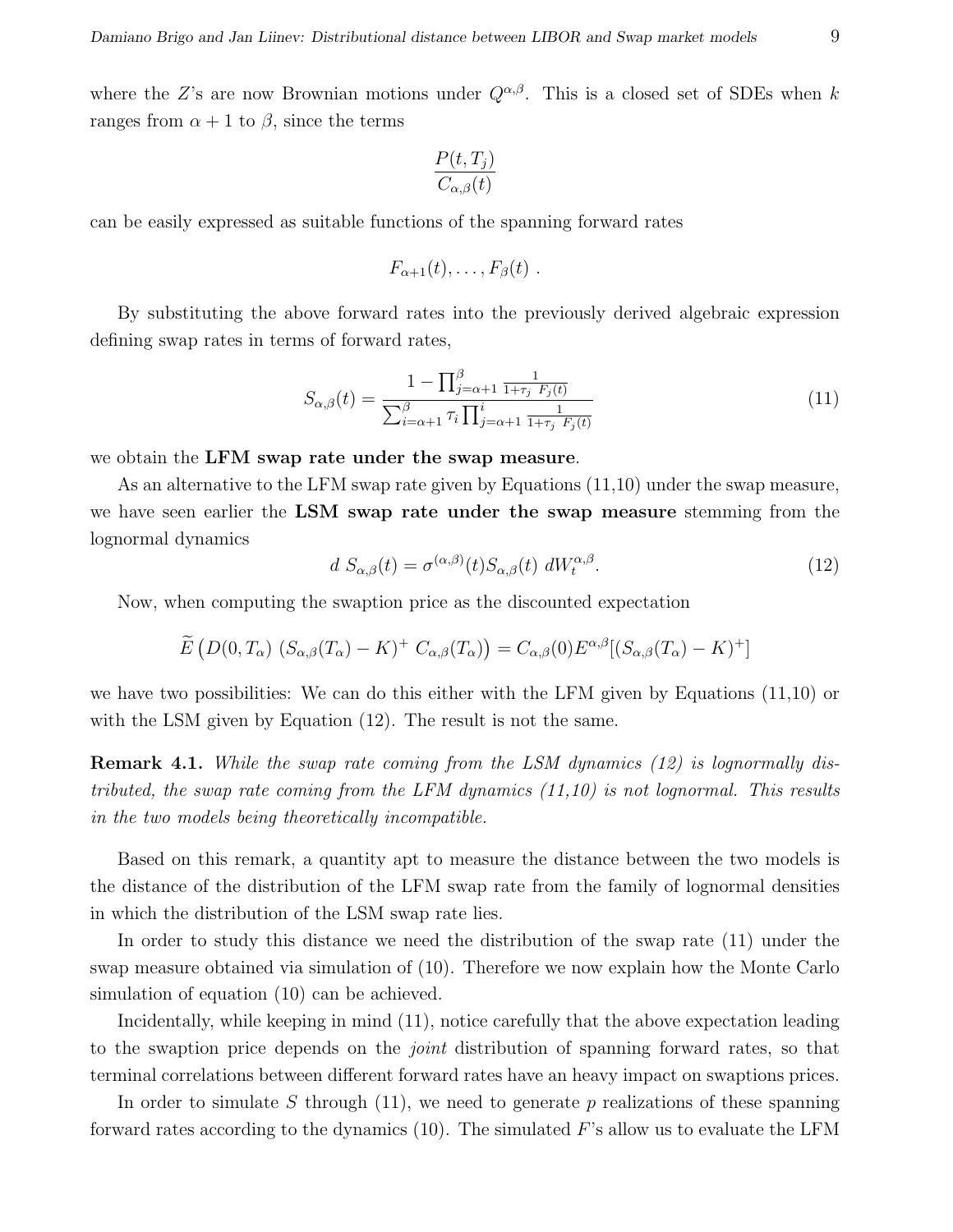swap rate S in each realization and back out its quantiles and therefore its distribution under the swap measure, although we will eventually use entropy estimators rather than empirical density reconstruction in order to estimate our distributional distance.

Since the dynamics (10) does not lead to a distributionally known process, we need to discretize such dynamics with a sufficiently (but not too) small time step  $\Delta t$  in order to reduce the random inputs to the distributionally known (Gaussian independent) shocks  $Z(t + \Delta t)$  −  $Z(t)$ .

In doing so taking logs can be helpful: By Itô's formula

$$
d\ln F_k(t) = (\sigma_k(t) \mu_k^{\alpha,\beta}(t) - \frac{1}{2}\sigma_k(t)^2) dt + \sigma_k(t) dZ_k(t).
$$
 (13)

This last equation has the advantage that the diffusion coefficient is deterministic. As a consequence, the naive Euler scheme coincides with the more sophisticated Milstein scheme, so that the discretization

$$
\ln F_k^{\Delta t}(t + \Delta t) = \ln F_k^{\Delta t}(t) + (\sigma_{k,\beta(t)} \mu_k^{\alpha,\beta}(t) - \frac{1}{2}\sigma_{k,\beta(t)}^2) \Delta t + \int_t^{t + \Delta t} \sigma_k(t) dZ_k(t)
$$
\n(14)

leads to an approximation of the true process such that there exists a  $\delta_0$  with

$$
E^{\alpha,\beta}\{|\ln F_k^{\Delta t}(T_\alpha) - \ln F_k(T_\alpha)|\} \le C(T_\alpha)(\Delta t)^1 \text{ for all } \Delta t \le \delta_0
$$

where  $C(T_\alpha)$  is a positive constant (strong convergence of order 1, Klöden and Platen (1995)). Recall that the (vector) integral term is normally distributed and easy to simulate, according to

$$
\int_{t}^{t+\Delta t} \text{diag}(\sigma(t)) \ dZ(t) \sim \mathcal{N}(0, \Sigma(t)), \ \ \Sigma(t)_{i,j} = \int_{t}^{t+\Delta t} \rho_{i,j} \sigma_i(u) \sigma_j(u) du.
$$

Moreover, from the properties of Brownian motion, integrals on adjacent discretization intervals are independent, thus making the simulation immediate.

A possible problem concerns the instantaneous correlation matrix. Clearly, the full correlation matrix  $\rho$  features M  $(M-1)/2$  parameters (where  $M = \beta - \alpha$  is the number of forward rates), which can be a large number. Therefore, a parsimonious parametric form has to be found for  $\rho$ , based on a reduced number of parameters.

We start by reducing the number of noise factors. In general, one can choose an orthogonal (full rank)  $M \times n$  matrix and replace dZ by  $BdW$ , where W is a n dimensional standard Brownian motion (in particular,  $dW dW' = I dt$ ).

In doing so, we move from a noise correlation structure

$$
dZdZ' = \rho \, dt
$$

(where  $\rho$  in general is a  $M \times M$  full rank matrix) to

$$
BdW(BdW)' = BdWdW'B' = BB'dt.
$$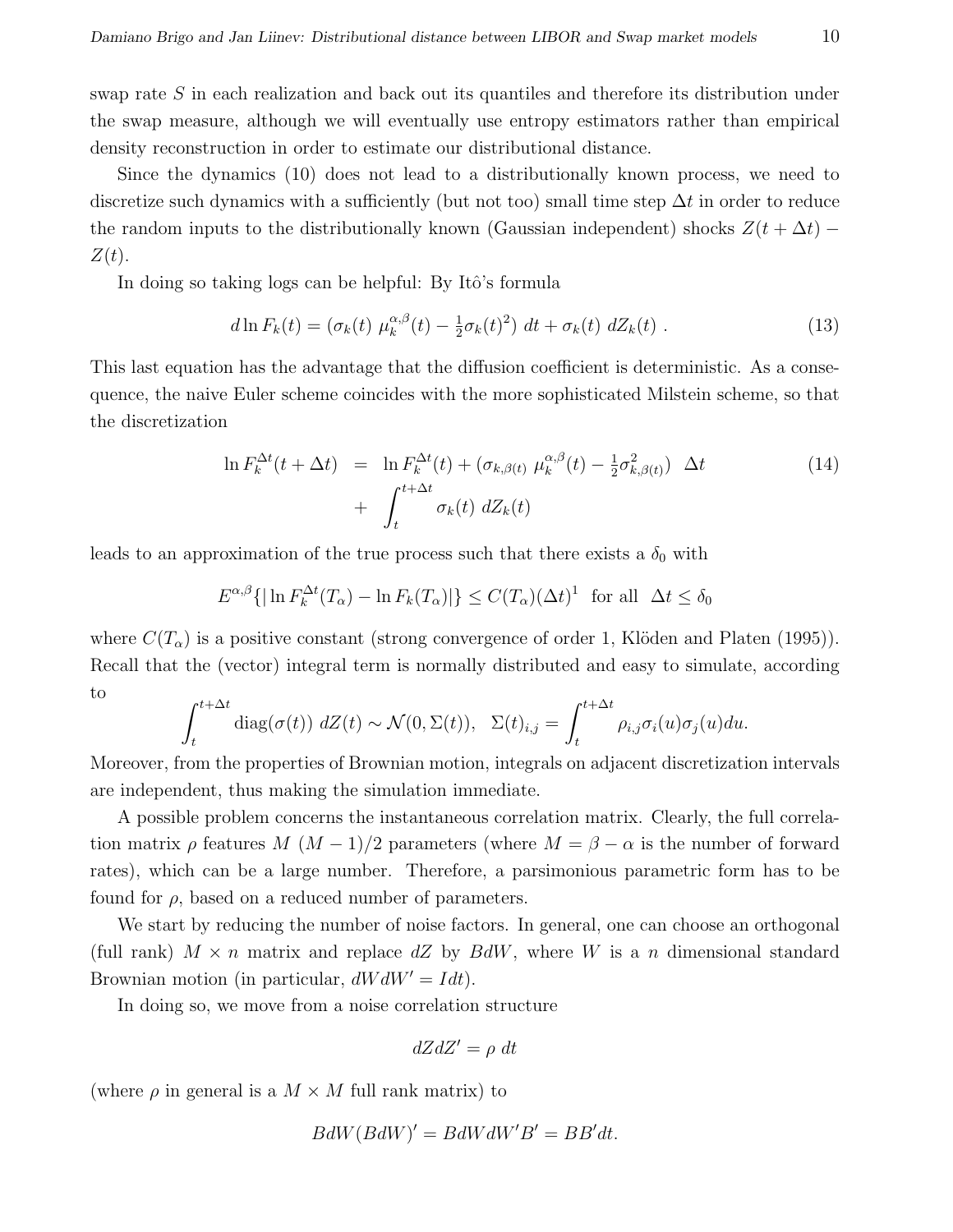Therefore, our new instantaneous noise-correlation matrix is  $B \times B'$  whose rank is n.

We define

$$
\rho^B = B \times B'.
$$

A parametric form has to be chosen for B. Rebonato (1998) suggests the following general form for the *i*-th row of  $B$ :

$$
b_{i,1} = \cos \theta_{i,1}
$$
  
\n
$$
b_{i,k} = \cos \theta_{i,k} \sin \theta_{i,1} \cdots \sin \theta_{i,k-1}, \quad 1 < k < n,
$$
  
\n
$$
b_{i,n} = \sin \theta_{i,1} \cdots \sin \theta_{i,n-1},
$$
\n(15)

for  $i = 1, 2, ..., M$ . Notice that with this parameterization clearly  $\rho^B$  is positive semidefinite and its diagonal terms are ones. It follows that  $\rho^B$  is a possible correlation matrix. The number of parameters in this case is  $M \times (n-1)$ , even though there is a canonical form under which  $(M - n/2) \times (n - 1)$  angles suffice, as pointed out for example in Rapisarda, Brigo and Mercurio (2002).

We will focus in this paper on a simple two-factor structure,  $n = 2$ , consisting of M parameters. This is obtained as

$$
b_{i,1} = \cos \theta_{i,1} \quad b_{i,2} = \sin \theta_{i,1} \tag{16}
$$

We drop the second subscript for  $\theta$ .

In such a case

$$
\rho_{i,j}^B = b_{i,1}b_{j,1} + b_{i,2}b_{j,2} = \cos(\theta_i - \theta_j),\tag{17}
$$

which we will use in the following. This structure consists of M parameters  $\theta_1, \ldots, \theta_M$ .

Whichever correlation parameterization is chosen, the following step consists of calibrating the model to swaption prices, thus deducing the  $\rho^B$  from swaptions pricing. We will not deal with swaptions calibration in this paper, referring instead the interested reader to Brigo and Mercurio (2001).

Since here we are interested in expressing the distributional difference between the swap rates in the LSM and LFM, we need a method to measure the distance between distributions. This will be dealt with in two sections. Before facing this task, we report a formula connecting caplet volatilities to swaptions volatilities. This approximated formula is often used in practice to bridge the gap in-between the LFM and LSM without resorting to Monte Carlo simulations.

Recall the forward swap rate dynamics underlying the LSM, i.e. leading to Black's formula for swaptions:

$$
d S_{\alpha,\beta}(t) = \sigma^{(\alpha,\beta)}(t) S_{\alpha,\beta}(t) dW_t^{\alpha,\beta}.
$$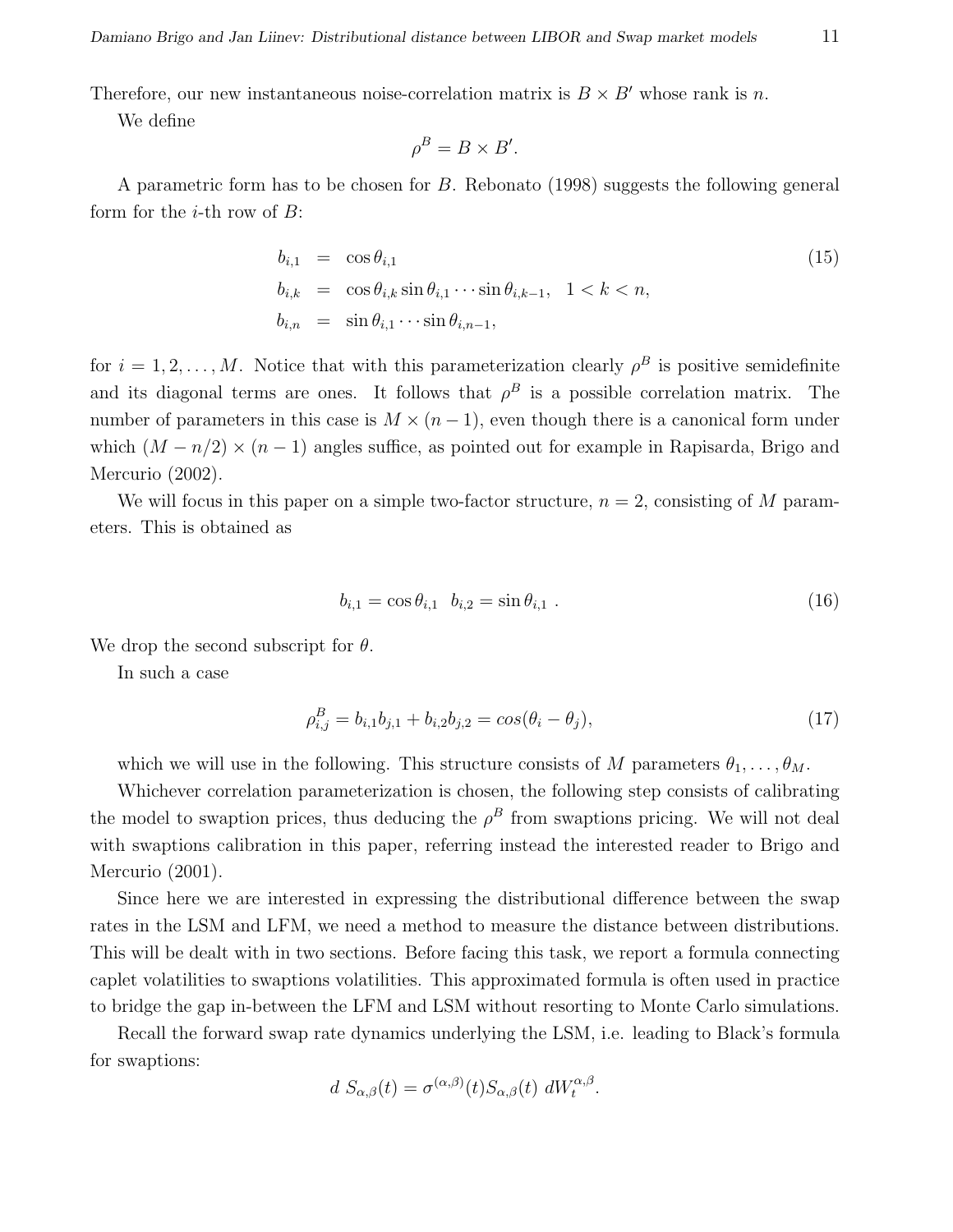A crucial role in the LSM is played by the Black swap (squared) volatility (multiplied by time  $T_{\alpha}$ )

$$
v_{\alpha,\beta}^2(T_\alpha) = \int_0^{T_\alpha} \sigma_{\alpha,\beta}^2(t)dt = \int_0^{T_\alpha} (d\ln S_{\alpha,\beta}(t))(d\ln S_{\alpha,\beta}(t)) = \int_0^{T_\alpha} d\langle \ln S_{\alpha,\beta}, \ln S_{\alpha,\beta} \rangle_t
$$

entering Black's formula for swaptions. It is possible to compute, under a number of approximations, an analogous quantity in the LFM.

Recall from Formula (7) that forward swap rates can be approximated as a weighted average of forward rates with constant frozen weights. By differentiating this equation, substituting the F's dynamics, taking quadratic variations, doing some more freezing and finally integrating, one finds the following approximation for  $v_{\alpha,\beta}^2(T_\alpha)$  to be put in Black's formula for evaluating swaptions:

$$
(v_{\alpha,\beta}^{\text{LFM}})^2 = \int_0^{T_\alpha} (d\ln S_{\alpha,\beta}(t))(d\ln S_{\alpha,\beta}(t)) = \int_0^{T_\alpha} \langle \ln S_{\alpha,\beta}, \ln S_{\alpha,\beta} \rangle_t
$$
\n
$$
= \sum_{i,j=\alpha+1}^\beta \frac{w_i(0)w_j(0)F_i(0)F_j(0)\rho_{i,j}}{S_{\alpha,\beta}(0)^2} \int_0^{T_\alpha} \sigma_i(t)\sigma_j(t) dt
$$
\n(18)

(for a derivation and references see again Brigo and Mercurio (2001)).

Formula (18) is obtained under a number of approximations, and at first one would imagine its quality to be rather poor. However, it turns out that the approximation is not at all bad. A slightly more sophisticated version of this procedure has been pointed out for example by Hull and White (1999), but the differences between the two formulae are negligible in most situations. For a derivation and some numerical Monte Carlo tests see for example Chapter 8 of Brigo and Mercurio (2001).

## 5 Distance between distributions: The Kullback Leibler information

In this section we introduce briefly the Kullback-Leibler information and we explain its importance for our problem, see also Brigo and Hanzon (1998). Suppose we are given the space H of all the densities of probability measures on the real line equipped with its Borel field, which are absolutely continuous w.r.t. the Lebesgue measure. Then define

$$
D(p_1, p_2) := E_{p_1} \{ \log p_1 - \log p_2 \} \ge 0, \quad p_1, p_2 \in H,
$$
\n<sup>(19)</sup>

where in general

$$
E_p\{\phi\} = \int \phi(x)p(x)dx, \quad p \in H.
$$

The above quantity is the well-known Kullback-Leibler information (KLI). Its non-negativity follows from the Jensen inequality. It gives a measure of how much the density  $p_2$  is displaced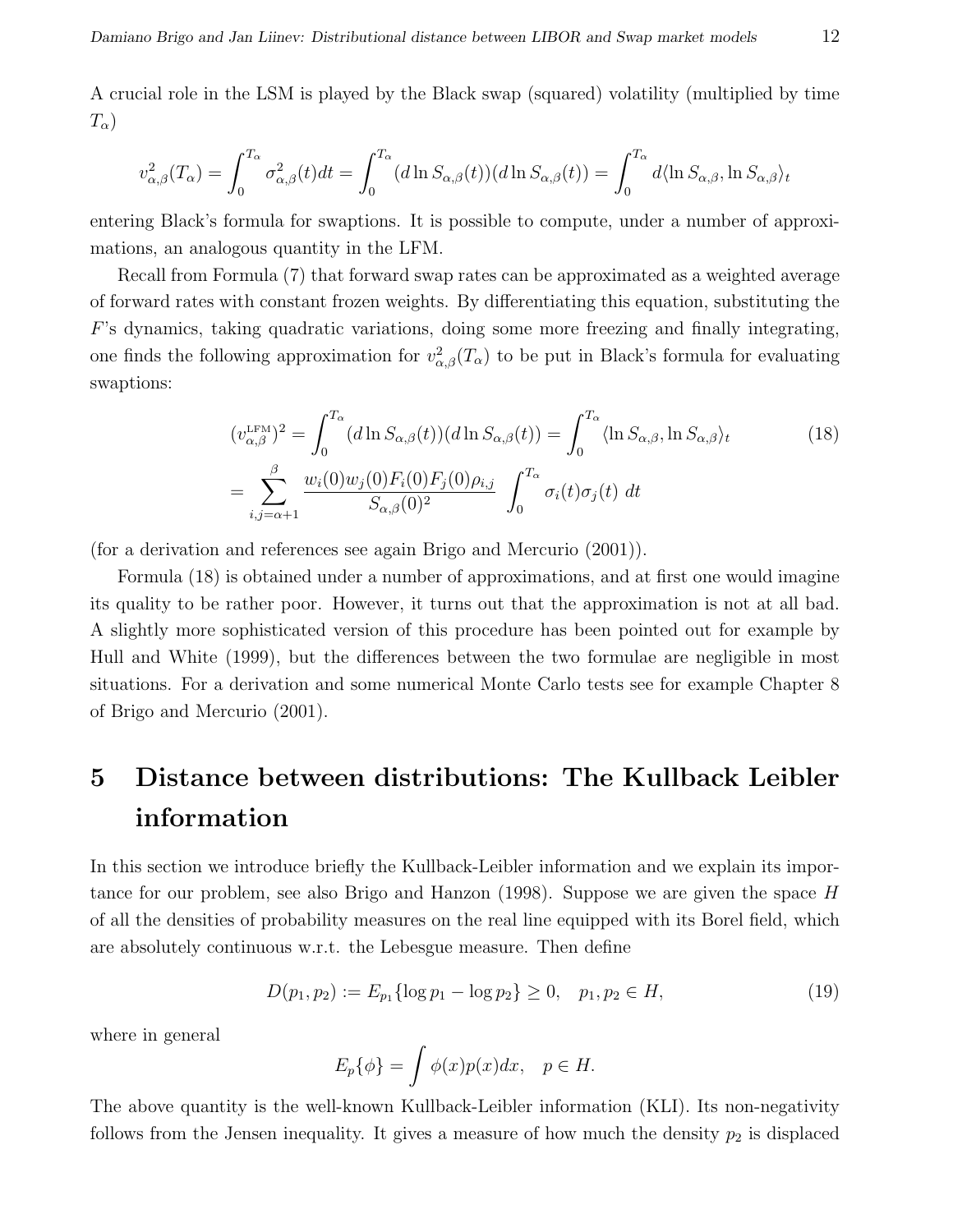w.r.t. the density  $p_1$ . We remark the important fact that D is not a distance: in order to be a metric, it should be symmetric and satisfy the triangular inequality, which is not the case.

However, the KLI features many properties of a distance in a generalized geometric setting (see for instance Amari (1985)). For example, it is well-known that the KLI is infinitesimally equivalent to the Fisher information metric around every point of a finite–dimensional manifold of densities such as  $EM(c)$  defined below. For this reason, we will refer to the KLI as to a "distance" even if it is not a metric.

Consider a finite dimensional manifold of exponential probability densities such as

$$
EM(c) = \{p(\cdot, \theta) : \theta \in \Theta \subset \mathbb{R}^m\}, \Theta \text{ open in } \mathbb{R}^m,
$$
  
\n
$$
p(\cdot, \theta) = \exp[\theta_1 c_1(\cdot) + \dots + \theta_m c_m(\cdot) - \psi(\theta)],
$$
\n(20)

expressed w.r.t the expectation parameters  $\eta$  defined by

$$
\eta_i(\theta) = E_{p(\cdot,\theta)}\{c_i\} = \partial_{\theta_i}\psi(\theta), \quad i = 1,..,m
$$
\n(21)

(see for example Amari (1985), Brigo (1999) or Brigo, Hanzon and Le Gland (1999) for more details on the geometry of exponential families).

We define  $p(x; \eta(\theta)) := p(x, \theta)$  (the semicolon/colon notation identifies the parameterization).

Now suppose we are given a density  $p \in H$ , and we want to approximate it by a density of the finite dimensional manifold  $EM(c)$ . It seems then reasonable to find a density  $p(\cdot, \theta)$  in  $EM(c)$  which minimizes the Kullback Leibler information  $D(p,.)$ . Compute

$$
\min_{\theta} D(p, p(\cdot, \theta)) = \min_{\theta} \{ E_p [\log p - \log p(\cdot, \theta)] \}
$$
  
\n
$$
= E_p \log p - \max_{\theta} \{ \theta_1 E_p c_1 + \dots + \theta_m E_p c_m - \psi(\theta) \}
$$
  
\n
$$
= E_p \log p - \max_{\theta} V(\theta),
$$
  
\n
$$
V(\theta) := \theta_1 E_p c_1 + \dots + \theta_m E_p c_m - \psi(\theta).
$$

It follows immediately that a necessary condition for the minimum to be attained at  $\theta^*$  is  $\partial_{\theta_i} V(\theta^*) = 0, \quad i = 1, ..., m$ which yields

$$
E_p c_i - \partial_{\theta_i} \psi(\theta^*) = E_p c_i - E_{p(\cdot, \theta^*)} c_i = 0, \quad i = 1,..,m
$$

i.e.  $E_p c_i = \eta_i(\theta^*), i = 1, ..., m$ . This last result indicates that according to the Kullback Leibler information, the best approximation of p in the manifold  $EM(c)$  is given by the density of  $EM(c)$  which shares the same  $c_i$  expectations ( $c_i$ -moments) as the given density p. This means that in order to approximate p we only need its  $c_i$  moments,  $i = 1, 2, ..., m$ .

The above discussion provides also a way to compute the distance of the density  $p$  from the exponential family  $EM(c)$  as the distance between p and its projection  $p(\cdot, \theta^*)$  onto  $EM(c)$  in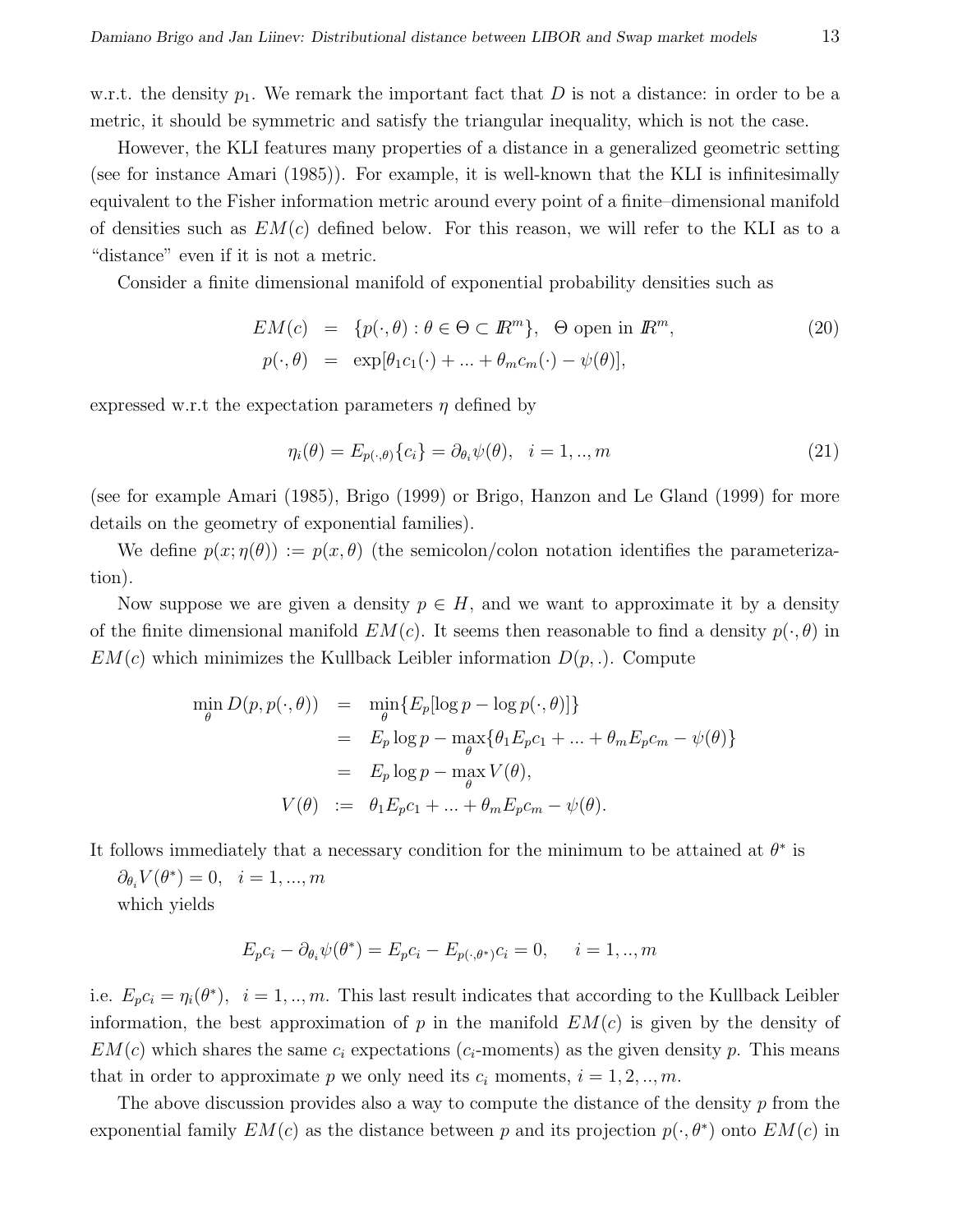the KL sense. We have

$$
D(p, EM(c)) = E_p \log p - (\theta_1^* E_p c_1 + ... + \theta_m^* E_p c_m - \psi(\theta^*))
$$
  
=  $E_p \log p - (\theta_1^* \eta_1(\theta^*) + ... + \theta_m^* \eta_m(\theta^*) - \psi(\theta^*)).$  (22)

One can look at the problem from the opposite point of view. Suppose we decide to approximate the density p by taking into account only its m  $c_i$ –moments. It can be proved (see Kagan, Linnik, and Rao (1973), Theorem 13.2.1) that the maximum entropy distribution which shares the c–moments with the given p belongs to the family  $EM(c)$ .

Summarizing: If we decide to approximate by using  $c$ -moments, then entropy analysis supplies arguments to use the family  $EM(c)$ ; and if we decide to use the approximating family  $EM(c)$ , Kullback–Leibler says that the "closest" approximating density in  $EM(c)$  shares the c–moments with the given density.

This moments-matching characterization of the projected density for exponential families is the main reason why we resort to the KLI as a "distance" between distribution. Alternatively, we might use the Hellinger distance, which is defined, for two densities  $p_1, p_2 \in H$  as

$$
H(p_1, p_2) := 2 - 2 \int \sqrt{p_1(x)p_2(x)} dx,
$$
\n(23)

from which we see that the HD takes values in [0, 2] and is a real metric. It is well-known, however, that the KLI is infinitesimally equivalent to the Hellinger distance around every point of a finite–dimensional manifold of densities such as  $EM(c)$  defined above. For this reason one refers to the KLI as to a "distance" even if it is not a metric. Indeed, consider the two densities  $p(\cdot,\theta)$  and  $p(\cdot,\theta+d\theta)$  of  $EM(c)$ . By expanding in Taylor series, we obtain easily

$$
K(p(\cdot,\theta),p(\cdot,\theta+d\theta)) = -\sum_{i=1}^{m} E_{p(\cdot,\theta)}\left\{\frac{\partial \log p(\cdot,\theta)}{\partial \theta_i}\right\} d\theta_i
$$

$$
-\sum_{i,j=1}^{m} E_{p(\cdot,\theta)}\left\{\frac{\partial^2 \log p(\cdot,\theta)}{\partial \theta_i \partial \theta_j}\right\} d\theta_i d\theta_j + O(|d\theta|^3)
$$

which is the same expression we obtain by expanding  $H(p(\cdot,\theta), p(\cdot,\theta + d\theta))$ . Given this firstorder relationship, we expect that the Hellinger distance would lead us to the same results as the KLI, since the KLI distances we will find are rather small.

## 6 Distance of the LFM swap rate from the lognormal family of distributions

Since under the swap measure the LSM dynamics for the swap rate follows a (driftless) geometric Brownian motion, we consider here the SDE describing a general geometric Brownian motion

$$
dS_t = \mu(t)S_t dt + \sigma(t) S_t dW_t , S_0 = s_0
$$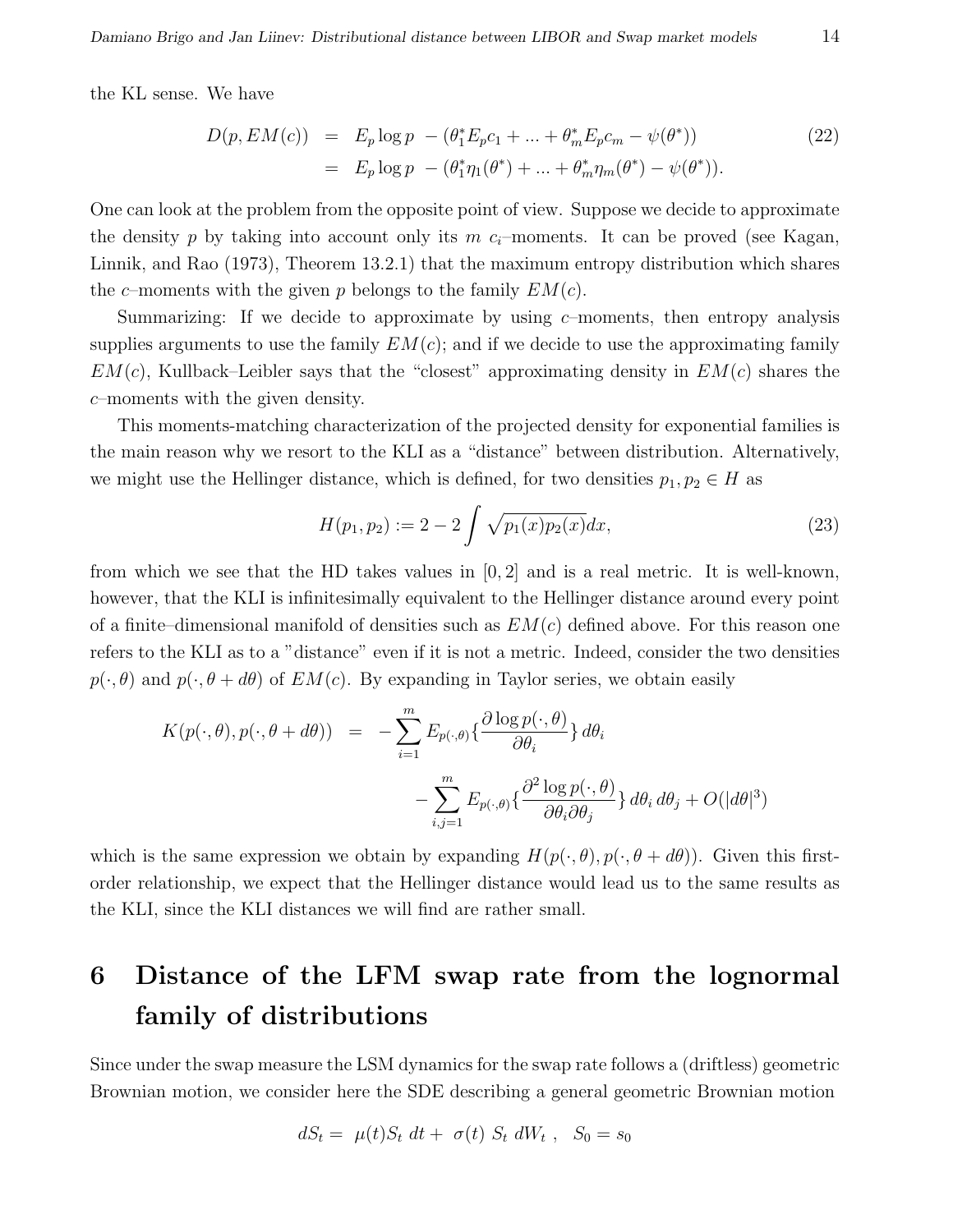whose solution is

$$
S_t = s_0 \exp \left[ \int_0^t (\mu(u) - \frac{1}{2}\sigma^2(u))du + \int_0^t \sigma(u)dW_u \right],
$$

so that

$$
\log S_t \sim \mathcal{N}\left(\log s_0 + \int_0^t (\mu(u) - \frac{1}{2}\sigma^2(u))du, \int_0^t \sigma^2(u)du\right) \tag{24}
$$

The probability density  $p_{S_t}$  of  $S_t$ , at any time t, is therefore given by

$$
p_{S_t}(x) = p(x, \theta(t)) = \exp\left\{\theta_1(t) \ln \frac{x}{s_0} + \theta_2(t) \ln^2 \frac{x}{s_0} - \psi(\theta_1(t), \theta_2(t))\right\},
$$
  

$$
\theta_1(t) = \frac{\int_0^t \mu(u) du}{\int_0^t \sigma^2(u) du} - \frac{3}{2}, \quad \theta_2(t) = -\frac{1}{2\int_0^t \sigma^2(u) du}, \quad \psi(\theta_1(t), \theta_2(t)) = -\frac{(\theta_1(t) + 1)^2}{4\theta_2(t)} + \frac{1}{2} \ln\left(\frac{-\pi s_0^2}{\theta_2(t)}\right),
$$

where  $x > 0$ , and is clearly in the exponential class, with  $c_1(x) = \ln(x/s_0)$ ,  $c_2 = c_1^2$ . We will denote by  $\mathcal L$  the related exponential family  $EM(c)$ . As concerns the expectation parameters for this family, they are readily computed as follows:

$$
\eta_1 = E_{\theta} \ln(x/s_0) = \partial_{\theta_1} \psi(\theta_1, \theta_2) = -\frac{\theta_1 + 1}{2\theta_2} \n\eta_2 = E_{\theta} \ln^2(x/s_0) = \partial_{\theta_2} \psi(\theta_1, \theta_2) = \left(\frac{\theta_1 + 1}{2\theta_2}\right)^2 - \frac{1}{2\theta_2}
$$

As for the Gaussian family, in this particular family the  $\theta$  parameters can be computed back from the  $\eta$  parameters by inverting the above formulae:

$$
\theta_1 = \frac{\eta_1}{\eta_2 - \eta_1^2} - 1, \qquad (25)
$$
\n
$$
\theta_2 = -\frac{1}{2(\eta_2 - \eta_1^2)},
$$
\n
$$
\psi(\theta_1, \theta_2) = \frac{1}{2} \left[ \frac{\eta_1^2}{\eta_2 - \eta_1^2} + \ln(2\pi(\eta_2 - \eta_1^2)s_0^2) \right].
$$

.

We can now compute the distance of a density p from the lognormal family  $\mathcal L$  by applying formula (22):

$$
D(p, \mathcal{L}) = E_p \ln p - (\theta_1^* \eta_1(\theta^*) + \theta_2^* \eta_2(\theta^*) - \psi(\theta^*)),
$$

where, as previously seen, minimizing the distance implies finding the parameters  $\theta^*$  such that

$$
\eta_1(\theta^*) = E_p \ln(x/s_0), \quad \eta_2(\theta^*) = E_p \ln^2(x/s_0) .
$$

By substituting (25), omitting the argument  $\theta^*$  and simplifying, we obtain

$$
D(p, \mathcal{L}) = E_p \ln p + \frac{1}{2} + \eta_1 + \frac{1}{2} \ln(2\pi(\eta_2 - \eta_1^2) s_0^2).
$$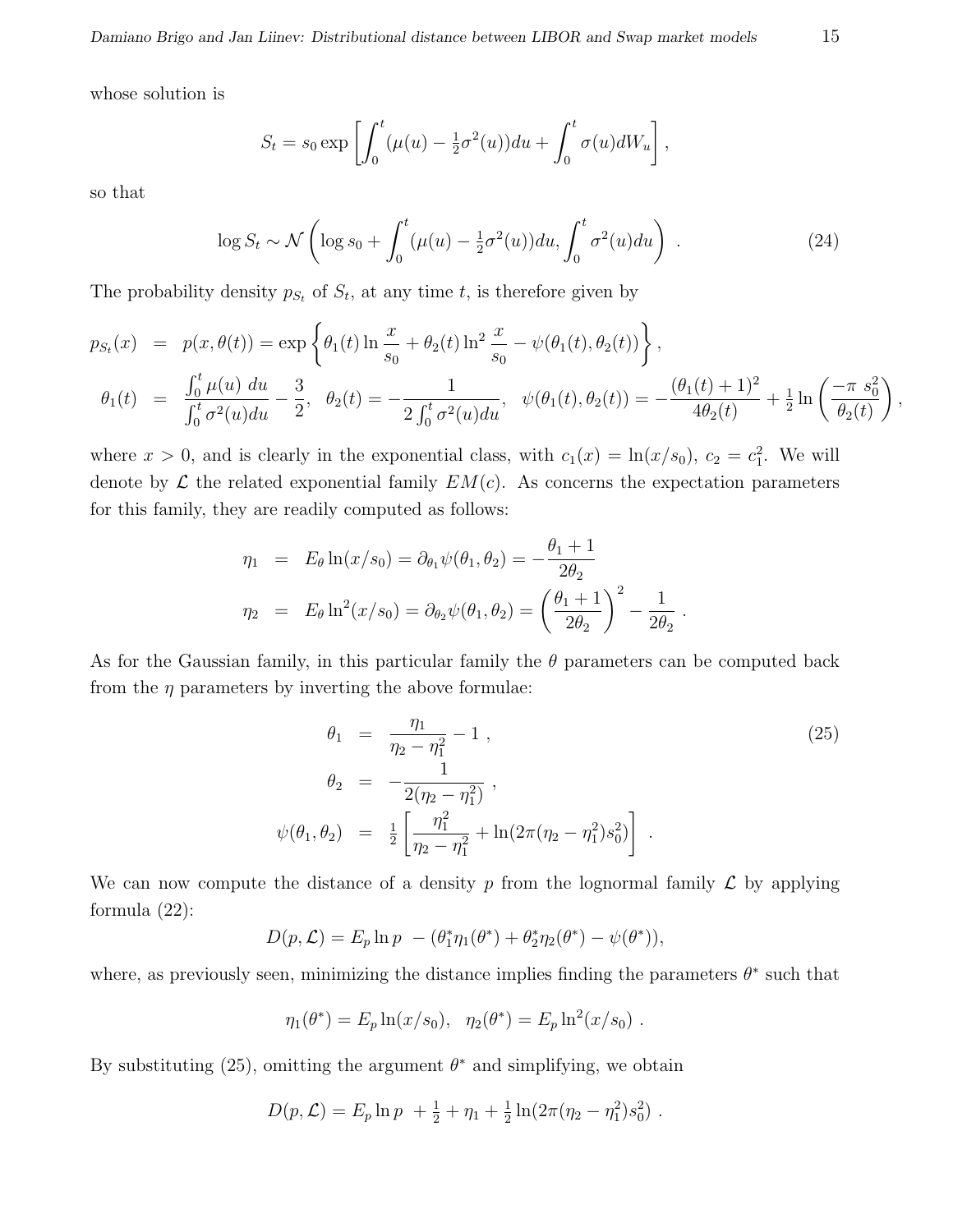$$
\bar{\eta}_1(\bar{\theta}^*) = E_p \ln(x), \quad \bar{\eta}_2(\bar{\theta}^*) = E_p \ln^2(x) ,
$$

and compute the distance as

$$
D(p, \mathcal{L}) = E_p \ln p + \frac{1}{2} + \bar{\eta}_1 + \frac{1}{2} \ln(2\pi(\bar{\eta}_2 - \bar{\eta}_1^2)) \,. \tag{26}
$$

As noticed before, the LSM swap–rate density under the swap measure belongs to the family L: Such density is given by  $p(\cdot, \theta(T_\alpha))$  above when taking  $s_0 = S_{\alpha,\beta}(0)$ ,  $\mu(t) = 0$  and  $\sigma(t) = \sigma_{\alpha,\beta}(t).$ 

Now consider instead the LFM swap rate under the swap measure, obtained once again through (11) and (10). This second swap rate will not be lognormally distributed. Let  $p_{\alpha,\beta}$ denote the probability density of the LFM swap rate  $S_{\alpha,\beta}(T_\alpha)$  under the swap measure  $Q^{\alpha,\beta}$ .

We plan to compute numerically the distance of the LFM swap density  $p_{\alpha,\beta}$  from the lognormal exponential family  $\mathcal L$  where the LSM swap density lies. But we also plan to verify the volatility–approximation provided by the quantity  $v_{\alpha,\beta}^{\text{LFM}}$  as follows: The density  $p(\cdot,\theta^*)$  =  $p(\cdot; \eta(\theta^*))$  represents the lognormal density which is closest (in the Kullback-Leibler sense) to the swap-rate density  $p_{\alpha,\beta}$  implied by the LFM under the swap measure. Incidentally, we can compute the terminal volatility implied by this lognormal density as

$$
v_{\alpha,\beta}^{\text{KLI}} = \sqrt{\eta_2(\theta^*) - \eta_1(\theta^*)^2} = \sqrt{\bar{\eta}_2 - \bar{\eta}_1^2} \; .
$$

This is the best approximation of the volatility of the swap rate based on the lognormal approximation. It can be interesting to compare such best approximation to the much handier approximation  $v_{\alpha,\beta}^{\text{LFM}}$  considered earlier in (18).

Recall that  $v_{\alpha,\beta}^{\text{LFM}}$  is obtained by "ignore the drifts" and "freeze stochastic coefficients" arguments, whereas  $v_{\alpha,\beta}^{\text{KLI}}$  is obtained by minimizing the distance from the lognormal densities. Should the two results be close, this would represent a further confirmation of the validity of the industry formula  $v_{\alpha,\beta}^{\text{LFM}}$ .

Now we proceed by applying formula (26) according to the following scheme:

1. Simulate p realizations of the forward rates

$$
F_{\alpha+1}(T_{\alpha}), F_{\alpha+2}(T_{\alpha}), \ldots, F_{\beta}(T_{\alpha})
$$

under the swap measure  $Q^{\alpha,\beta}$  through the discretized dynamics (14) with a sufficiently small time step;

2. Compute p realizations of the swap rate  $S_{\alpha,\beta}(T_{\alpha})$  of the LFM under the swap measure  $Q^{\alpha,\beta}$  through (11) applied to each realization of the forward rates F vector obtained in the previous point;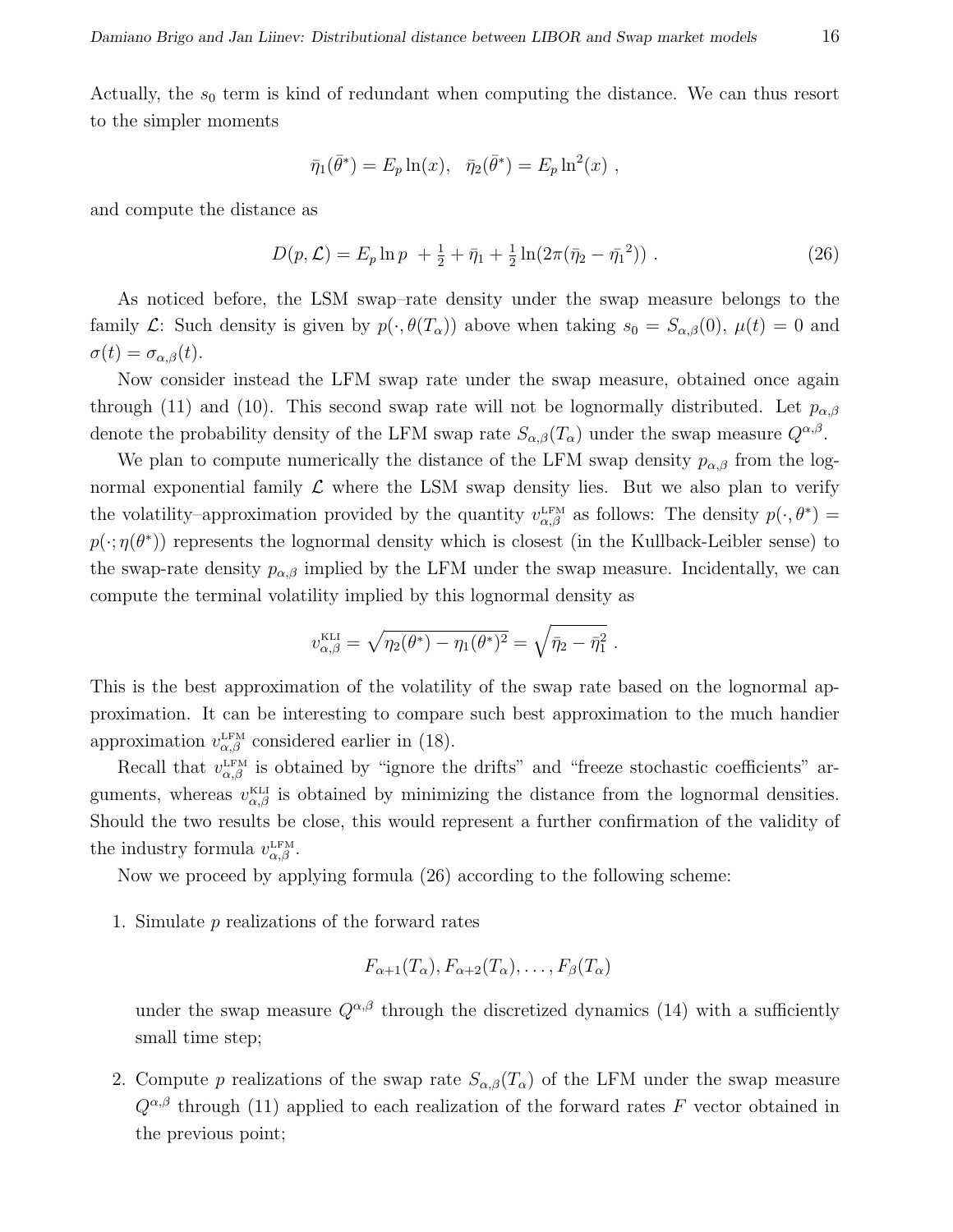3. Based on the simulated  $S_{\alpha,\beta}(T_{\alpha})$ , compute firstly

$$
\bar{\eta}_1 = E^{\alpha,\beta} \ln(S_{\alpha,\beta}(T_\alpha)), \quad \bar{\eta}_2 = E^{\alpha,\beta} \ln^2(S_{\alpha,\beta}(T_\alpha)) \;, \; v_{\alpha,\beta}^{\text{KLI}} = \sqrt{\bar{\eta}_2 - \bar{\eta}_1^2} \;,
$$

and secondly an approximation of

$$
E_p \ln p := \int (\ln p_{\alpha,\beta}(x)) p_{\alpha,\beta}(x) dx .
$$

This quantity is the opposite of entropy and can be estimated from the simulated  $S_{\alpha,\beta}(T_{\alpha})$ 's through an entropy estimator. For example, Vasicek's (1976) estimator reads, in our case,

$$
H_V(q,p) = -\frac{1}{p} \sum_{i=1}^p \ln \left[ \frac{p}{2q} (S_{\alpha,\beta}(T_\alpha)_{[i+q]} - S_{\alpha,\beta}(T_\alpha)_{[i-q]}) \right],
$$

where  $S_{\alpha,\beta}(T_{\alpha})_{[j]}$  is the j-th order statistics from our sample. We set  $S_{\alpha,\beta}(T_{\alpha})_{[j]} =$  $S_{\alpha,\beta}(T_\alpha)_{[1]}$  for  $j < 1$  and  $S_{\alpha,\beta}(T_\alpha)_{[j]} = S_{\alpha,\beta}(T_\alpha)_{[p]}$  for  $j > p$ .

This estimator converges to the desired integral in probability as

$$
p \to \infty
$$
,  $q \to \infty$ ,  $q/p \to 0$ .

However, in our numerical simulations we considered a different type of entropy estimator. We used the plug-in estimate of entropy based on a cross-validation density estimate, proposed by Ivanov and Rozhkova (1981). For an overview of entropy estimators see for example Dudewicz and van der Meulen (1987). The estimator we used can be briefly summarized as follows. Let  $S^1_{\alpha,\beta}(T_\alpha),\ldots,S^p_{\alpha,\beta}(T_\alpha)$  be i.i.d. sample of swap rates with unknown probability density function  $p_{\alpha,\beta}(x)$ , and consider

$$
p_{\alpha,\beta}^{p,i}(S_{\alpha,\beta}^{i}(T_{\alpha})) = \frac{1}{pa_p} \sum_{j \neq i} K\left(\frac{S_{\alpha,\beta}^{i}(T_{\alpha}) - S_{\alpha,\beta}^{j}(T_{\alpha})}{a_p}\right),
$$

where  $\{a_p\}$  satisfies the condition that  $a_p \to 0$ ,  $pa_p \to \infty$ , and K is a kernel function. Note that we used Gaussian kernel in our computations. The estimator of Ivanov and Rozhkova (1981) can be written in the following form:

$$
H_{IR}(p) = -\frac{1}{p} \sum_{i=1}^{p} \left\{ \ln p_{\alpha,\beta}^{p,i}(S_{\alpha,\beta}^{i}(T_{\alpha})) \right\} I_{\left[S_{\alpha,\beta}^{i}(T_{\alpha}) \in A_{p}\right]},
$$
\n(27)

where with the set  $A_p$  one typically excludes the small and the tail values of  $p_{\alpha,\beta}^{p,i}(S_{\alpha,\beta}(T_{\alpha}))$ . Ivanov and Rozhkova (1981) showed that under certain conditions on K,  $p_{\alpha,\beta}$ ,  $a_p$  and  $A_p$ ,  $H_{IR}(p)$  converges with probability 1 to the desired integral as  $p \to \infty$ . We also tried some alternative estimators, such as (4) and (6) in Miller (2003). This did not change our numerical results significantly.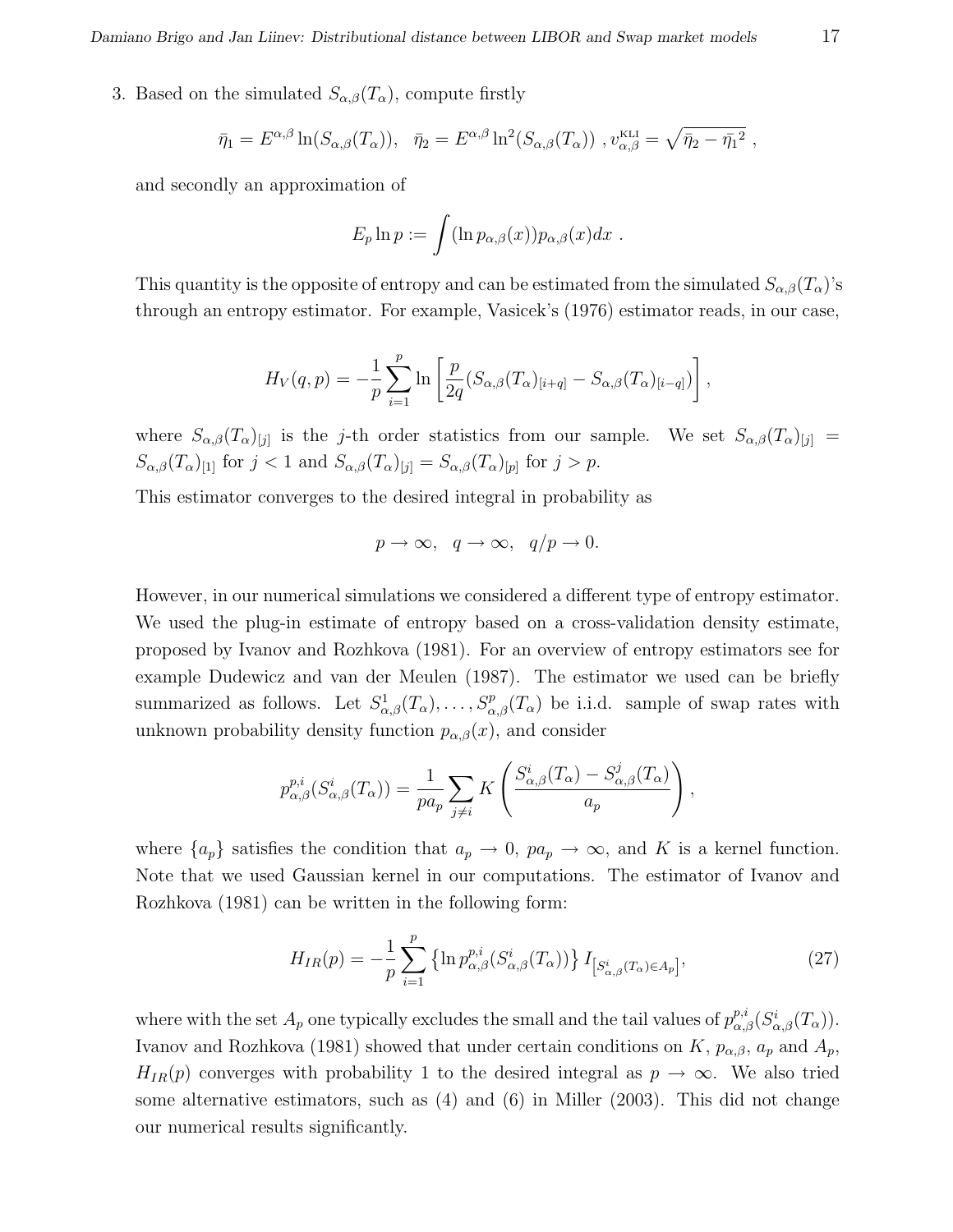- 4. With the quantities obtained from the previous point apply formula (26) and obtain  $D(p_{\alpha,\beta}, \mathcal{L}).$
- 5. Compute  $v_{\alpha,\beta}^{\text{LFM}}$  through formula (18) and compare this to  $v_{\alpha,\beta}^{\text{KL}}$  obtained above.

It is interesting to plot  $D(p_{\alpha,\beta}, \mathcal{L})$  and the difference  $|v_{\alpha,\beta}^{\text{KLI}} - v_{\alpha,\beta}^{\text{LFM}}|$ , as  $\alpha$  and  $\beta$  change, and also analyze these quantities in the different formulations of instantaneous volatilities and correlations. For each formulation, which are the parameters to which the distance is more sensitive?

### 7 Monte Carlo tests for measuring KLI

In this section we numerically test how the KLI "distance" between a simulated swap rate density and the family of lognormal densities changes for different parameterizations. We will consider a family of forward rates whose expiry/maturity pairs are  $T_0 = 1y$ ,  $T_1 = 2y$  up to  $T_{18} = 19y$ , and our initial input is

> $F_{0 \div 9}(0) = [4.69 \quad 5.01 \quad 5.60 \quad 5.84 \quad 6.00 \quad 6.13 \quad 6.28 \quad 6.27 \quad 6.29 \quad 6.23]/100$  $F_{10 \div 19}(0) = [6.30 \ 6.36 \ 6.43 \ 6.48 \ 6.53 \ 6.40 \ 6.30 \ 6.18 \ 6.07 \ 5.94]/100,$

 $F<sub>0</sub>(0)$  being the initial one-year spot rate. These values are consistent with the volatility and correlation values below, in that all such initial inputs will reflect a possible calibration of the LFM to caps and swaptions. The corresponding swap rates we consider are  $S_{5,10}(0) = 0.06238$ ,  $S_{10,15}(0) = 0.06411 S_{15,20}(0) = 0.06191, S_{5,15}(0) = 0.06312, S_{10,20}(0) = 0.06318, S_{5,20}(0) =$ 0.06283. We adopt the LE formulation (3) for instantaneous volatilities; in some cases we will let it collapse to the TEHLE and THPC formulations respectively. For instantaneous correlations we resort to the angle form (17) in the parameters  $\theta = [\theta_1 \dots \theta_{19}]$ . The values of the parameters  $a, b, c, d$  and the values of the  $\theta$ 's in the general case of the full LE formulation have been built so as to reflect possible joint calibrations of the LFM to caplets and swaptions. Such values are reported in points  $(2.a-c)$  below. For a discussion on which forms are to be preferred from the point of view of realistic behaviour of future volatilty structures (typically the forms of cases (2.a–c) below) see chapter 6 of Brigo and Mercurio (2001). A short map of our sets of testing parameters is given in the following.

(1.a) Constant instantaneous (THPC) volatilities, typical rank-two correlations.

LE formulation with  $a = 0$ ,  $b = 0$ ,  $c = 1$ ,  $d = 0$ . This is actually the THPC formulation, since the  $\psi$ -part of the LE formulation is collapsed to one. We set

 $\Phi_{1\div 9} = [0.14900.15890.15330.14450.13560.12670.12150.11760.1138],$  $\Phi_{10\div 19} \;\; = \;\; \left[\,0.1106\, 0.1076\, 0.1046\, 0.1017\, 0.0989\, 0.0978\, 0.0974\, 0.0969\, 0.0965\, 0.0961\, \right] \label{eq:Phi10} .$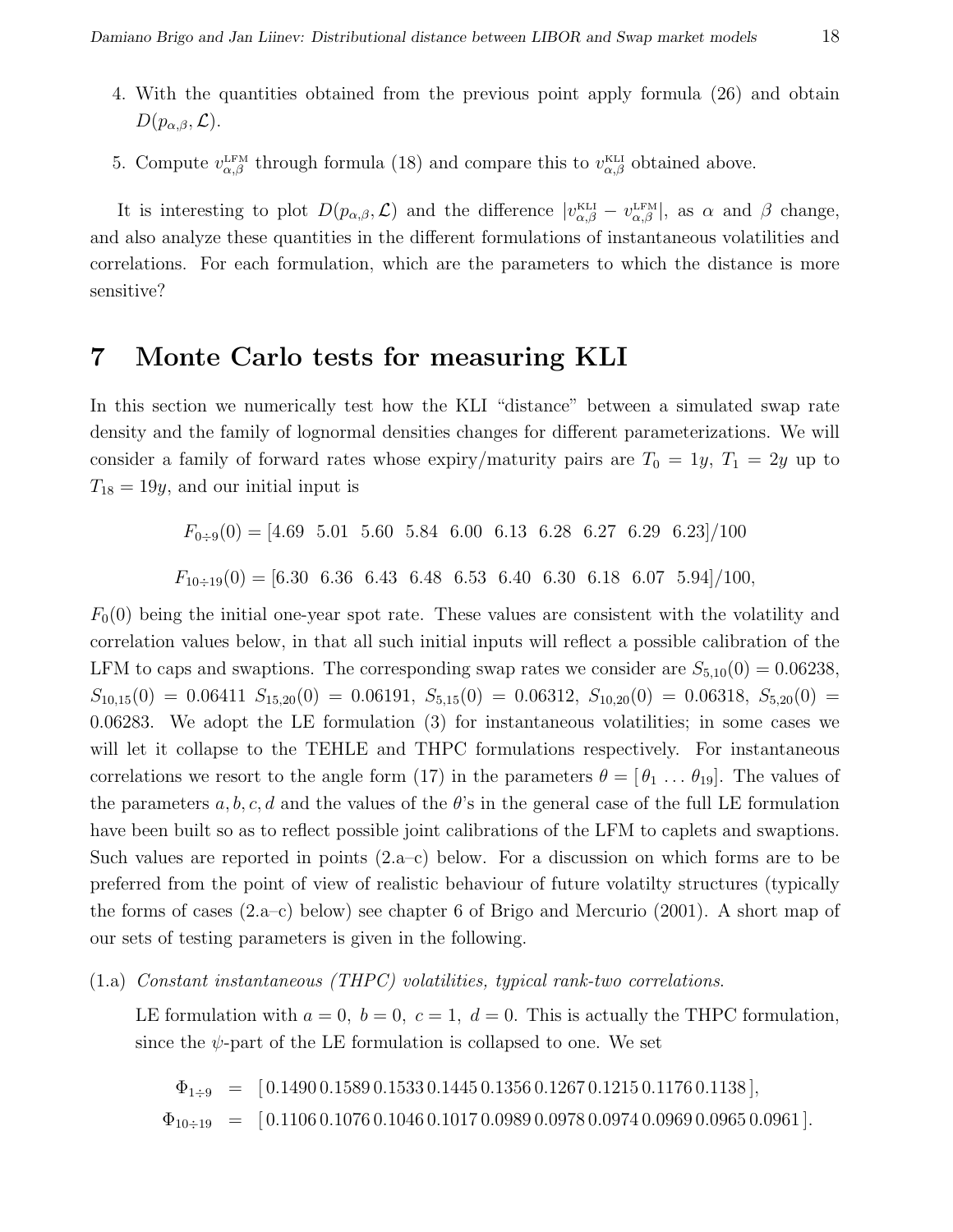The correlation angles are taken as

 $\theta_{1 \div 9} \;\; = \;\; [\; 0.0147 \; 0.0643 \; 0.1032 \; 0.1502 \; 0.1969 \; 0.2239 \; 0.2771 \; 0.2950 \; 0.3630 \; ] ,$  $\theta_{10 \div 19}$  =  $\begin{bmatrix} 0.3810 & 0.4217 & 0.4836 & 0.5204 & 0.5418 & 0.5791 & 0.6496 & 0.6679 & 0.7126 & 0.7659 \end{bmatrix}$ .

This set of angles implies positive and decreasing instantaneous correlations when moving away from the "1" diagonal entries along columns.

(1.b) Constant instantaneous (THPC) volatilities, perfect correlation.

LE formulation with a, b, c, d and  $\Phi$ 's as in (1.a) and  $\theta = [0 \ 0 \ \dots \ 0 \ 0]$ , implying that all instantaneous correlations are set to one.

(1.c) Constant inst. (THPC) volatilities, some negative rank-two correlations

LE formulation with a, b, c, d and  $\Phi$ 's as in (1.a) and  $\theta = [\theta_{1 \div 9}, \theta_{10 \div 19}]$ , where

 $\theta_{1 \div 9}$  = [ 0 0.0000 0.0013 0.0044 0.0096 0.0178 0.0299 0.0474 0.0728 ],  $\theta_{10 \div 19}$  =  $[0.1100 0.1659 0.2534 0.3989 0.6565 1.1025 1.6605 2.0703 2.2825 2.2260 ].$ 

These parameters  $\theta$  imply some negative correlations while maintaining a decreasing correlation pattern when moving away from the diagonal in the resulting correlation matrix.

(2.a) Humped and expiry-adjusted (LE) instantaneous volatilities depending only on time to expiry, typical rank-two correlations.

LE formulation with  $a = 0.1908$ ,  $b = 0.9746$ ,  $c = 0.0808$ ,  $d = 0.0134$  and  $\theta$  as in (1). This is the "most normal" situation, in that it reflects a joint calibration to caplets and swaptions volatilities. The parameters  $\Phi$ 's are, in our case:

 $\Phi_{1\div 9} \;\; = \;\; \left[\, 1.0500 \, 1.0900 \, 1.1025 \, 1.1025 \, 1.0913 \, 1.0669 \, 1.0624 \, 1.0611 \, 1.0544 \, \right]$  $\Phi_{10 \div 19} = [1.04751.03861.02701.01320.99750.99791.00331.00791.01191.0152].$ 

(2.b) Humped and maturity-adjusted (LE) instantaneous volatilities depending only on time to expiry, perfect correlation.

LE formulation with  $a, b, c, d$  and  $\Phi$ 's as in (2.a) and  $\theta = [0 \ 0 \ \dots \ 0 \ 0]$ .

(2.c) Humped and maturity-adjusted (LE) instantaneous volatilities depending only on time to expiry, some negative rank-two correlations.

LE formulation with  $a, b, c, d$  and  $\Phi$ 's as in (2.a) and  $\theta$  as in (1.c).

We now present the results obtained in evaluating the KLI for swap rates through the Monte Carlo method with antithetic shocks and with  $2\times100000$  paths.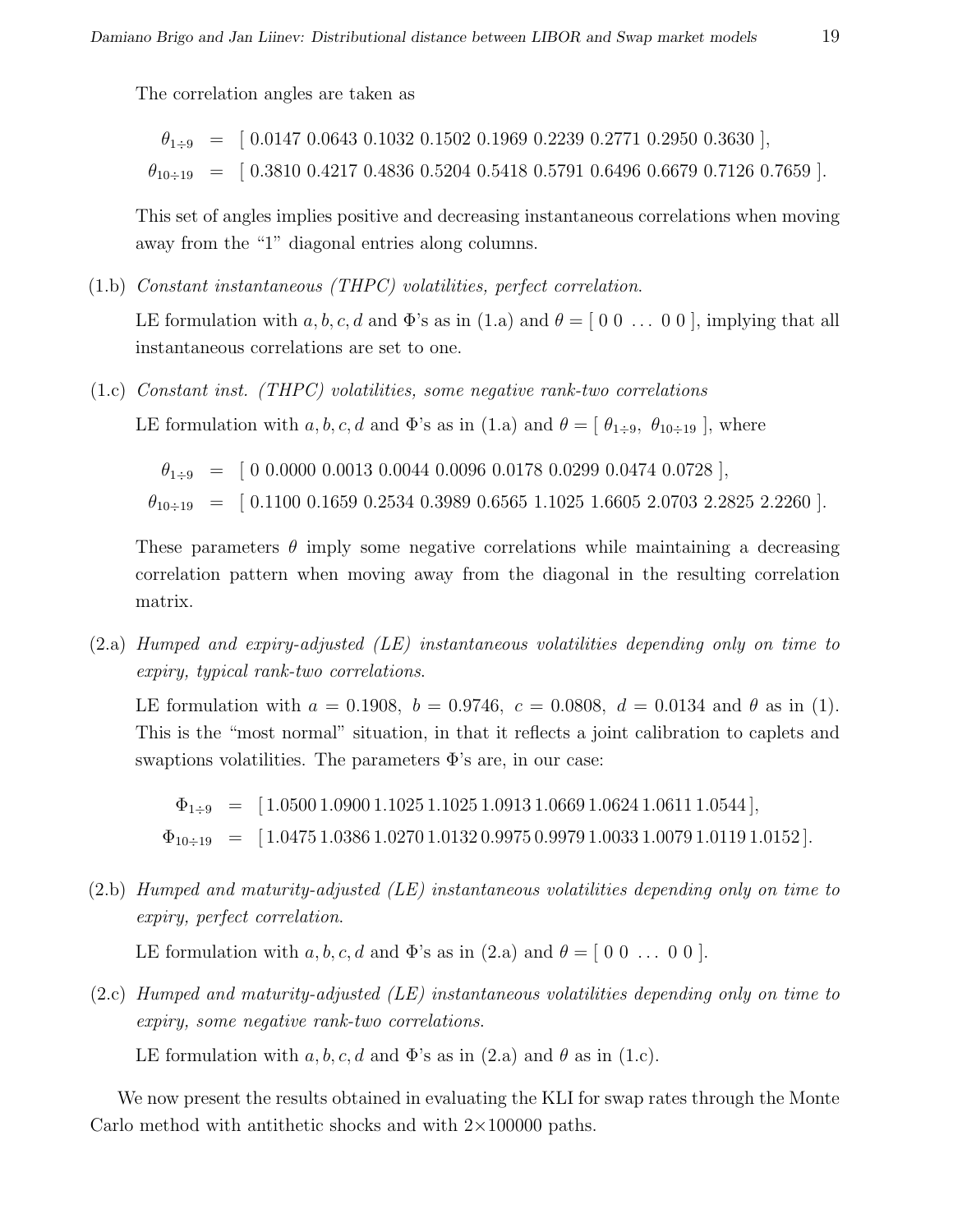In the tables, we denote by  $KLI$  the estimated value of  $(26)$  and by absolute differences  $|v_{\alpha,\beta}^{\text{KLI}} - v_{\alpha,\beta}^{\text{LFM}}|$ . First we would like to have a feeling for what it means to have a KLI distance of 0.006 between two distributions. We may resort to the KLI distance of two lognormals, which is easily computed analytically. Indeed, if we call  $\theta_1, \theta_2$  the parameters of the first lognormal density (with corresponding expectation parameters  $\eta_1$  and  $\eta_2$ ) and  $\hat{\theta}_1$ ,  $\hat{\theta}_2$ the parameters of the second lognormal density (with corresponding expectation parameters  $\hat{\eta}_1$ and  $\hat{\eta}_2$ ), it is easy to compute the KLI distance as  $(\hat{\theta}_1 - \theta_1)\hat{\eta}_1 + (\hat{\theta}_2 - \theta_2)\hat{\eta}_2 + \psi(\theta) - \psi(\hat{\theta})$ . If we take for example  $\eta_1 = \hat{\eta}_1 = 0.06$  (same mean) and then  $\eta_2 = 0.04$ ,  $\hat{\eta}_2 = 0.0404$ , corresponding to  $\theta_1 = 0.6484$ ,  $\theta_2 = -27.4725$ ,  $\hat{\theta_1} = 0.6304$ ,  $\hat{\theta_2} = -27.1739$ , we find a KLI distance of 0.00606, comparable in size to our distances above. Compute the standard deviations (volatilities) of the two distributions according to  $\sqrt{\eta_2 - \eta_1^2}$ . One has  $\sqrt{\eta_2 - \eta_1^2} = 0.1908$ ,  $\sqrt{\hat{\eta}_2 - \hat{\eta}_1^2} = 0.1918$ . Recall that the two lognormal densities have the same mean of 0.06. Therefore, in a lognormal world with the mean fixed at 0.06, a KLI distance of 0.006 would amount to an absolute difference in volatility of about 0.001 for volatilities ranging around 0.19. This amounts to a percentage difference in standard deviations of 0.55%. This gives a feeling for the size of the distributional discrepancy our distances imply in the *worst* case we obtain from our simulations.

Before presenting our final results, a remark is in order on the accuracy of the KLI "distances" obtained by simulation. Typically, the standard error ranges about  $3E - 5$  with 200000 paths for the first distance 0.0001857 in Table (1), and for all other cases varies roughly in the same proportion with respect to the distance, so that for example the distance of 0.0068614 of Table (3) has a standard error of about 1E-3, and so on. Every time the standard error makes the distance pattern uncertain we add a question mark in the summary tables.

Fortunately, this happens only in five of the eighteen cases we analyzed, namely (i) in case (1.a) with  $\uparrow \beta$ , (ii) in case (1.c) with  $\uparrow (\alpha, \beta)$ , (iii) in case (2.a) with  $\uparrow (\alpha, \beta)$ , (iv) in case (2.a) with  $\uparrow \beta$  and (v) in case (2.c) with  $\uparrow (\alpha, \beta)$ .

| Swap            | <b>KLI</b> | $v_{\alpha\beta}^{\text{KLI}}/\sqrt{T_{\alpha}}$ | $v_{\alpha,\beta}^{\text{LFM}}/\sqrt{T_{\alpha}}$ | absdiff |
|-----------------|------------|--------------------------------------------------|---------------------------------------------------|---------|
| $S_{5,10}(5)$   | 0.0001857  | 0.12376                                          | 0.12360                                           | 0.00016 |
| $S_{10,15}(10)$ | 0.0000357  | 0.10516                                          | 0.10512                                           | 0.00004 |
| $S_{15,20}(15)$ | 0.0000638  | 0.09705                                          | 0.09682                                           | 0.00023 |
| $S_{5,10}(5)$   | 0.0001857  | 0.12376                                          | 0.12360                                           | 0.00016 |
| $S_{5,15}(5)$   | 0.0002088  | 0.11466                                          | 0.11509                                           | 0.00043 |
| $S_{5,20}(5)$   | 0.0003604  | 0.10951                                          | 0.10985                                           | 0.00034 |
| $S_{5,20}(5)$   | 0.0003604  | 0.10951                                          | 0.10985                                           | 0.00034 |
| $S_{10,20}(10)$ | 0.0001105  | 0.10150                                          | 0.10116                                           | 0.00034 |
| $S_{15,20}(15)$ | 0.0000638  | 0.09705                                          | 0.09682                                           | 0.00023 |

Now let us consider our test results, starting from Table 1 for case (1.a).

Table 1: Results for case (1.a)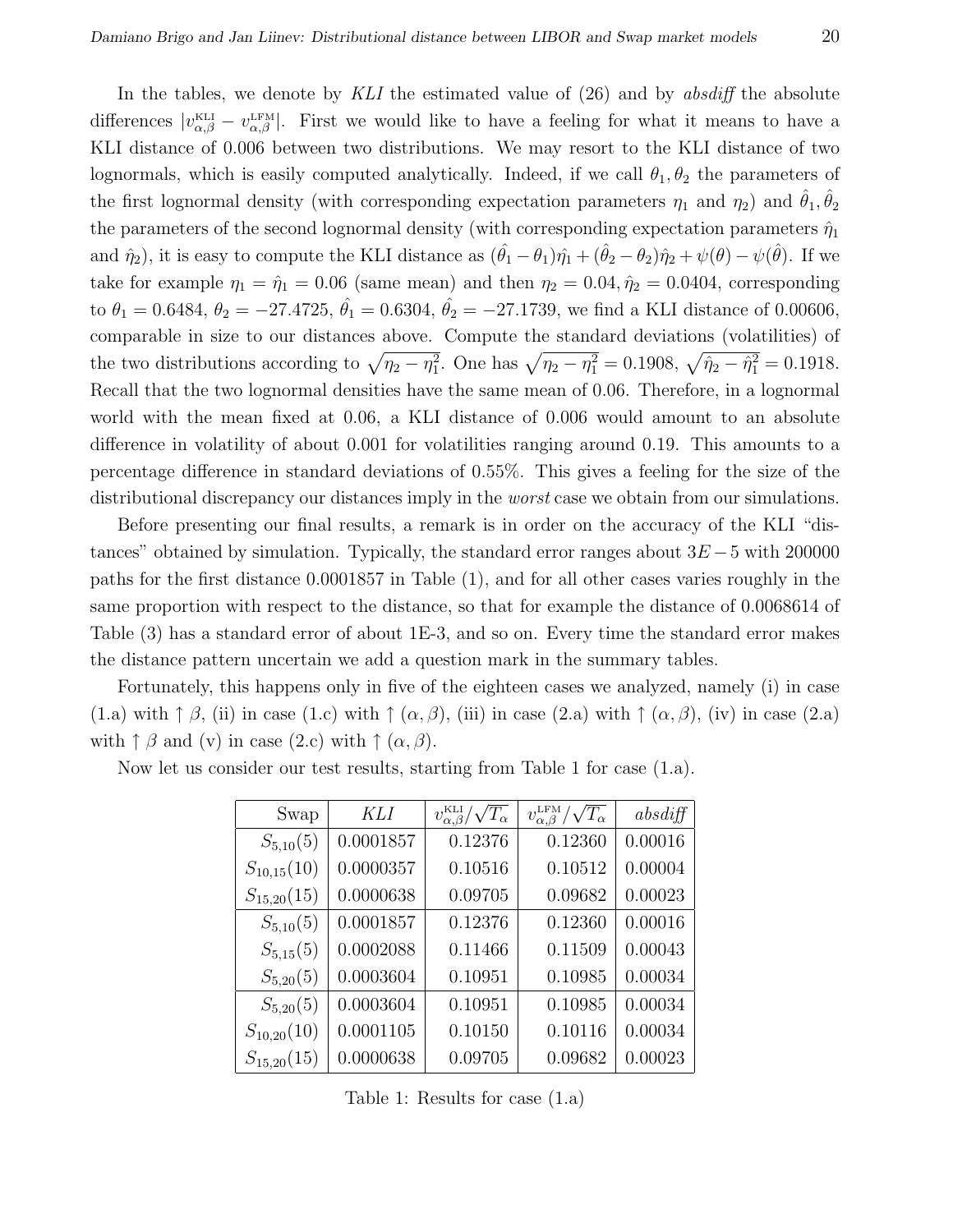First consider distances from the lognormal family for  $S_{5,10}(5)$ ,  $S_{10,15}(10)$ , and  $S_{15,20}(15)$  respectively (increasing maturity  $T_{\alpha}$ , constant tenor  $T_{\beta} - T_{\alpha}$ , denoted " $\uparrow (\alpha, \beta)$ "). The distance first decreases and then increases, displaying a "V" shape when plotted for example against  $\alpha$ . This is interesting and might be due to the shape of the instantaneous volatility functions  $\sigma(t)$  in this formulation. If not for particular shapes of volatilities, one would expect instead the distance to increase with the maturity, since the more the "non-lognormal dynamics" goes on, the more it is likely that one moves away from the lognormal distribution. Then consider  $S_{5,10}(5)$ ,  $S_{5,15}(5)$ , and  $S_{5,20}(5)$  (increasing tenor, constant maturity, denoted " $\uparrow \beta$ "). The distance increases this time, as expected, although the first two distances differ less than the standard error, so that we may not exclude a "V" shape a priori. Anyway, an increasing pattern is to be expected: if the tenor increases we are adding more forward rates to form the swap rate, and intuitively we move farther away from the lognormal family. Consider also  $S_{5,20}(5)$ ,  $S_{10,20}(10)$ , and  $S_{15,20}(15)$  (increasing maturity, decreasing tenor, denoted " $\uparrow \alpha$ "). The distance decreases, as is partly expected by the fact that at the final time we are adding less forward rates, even though the dynamics is propagated for longer times. Finally consider  $S_{10,15}(10)$  and  $S_{10,20}(10)$  (again increasing tenor, constant maturity). This time the distance increases, as expected.

At this point, as from (1.b), we set all correlations to one and recompute all distances. Table 2 shows our results in this case. The only pattern that has changed qualitatively concerns increasing maturity and decreasing tenor, denoted " $\uparrow \alpha$ ", which is now V-shaped instead of decreasing as before. Enlarging instantaneous correlation between far rates has caused the distance to increase with maturity in the final step.

| Swap            | <b>KLI</b> | $v_{\alpha,\beta}^{\text{KLI}}/\sqrt{T_{\alpha}}$ | $v_{\alpha,\beta}^{\text{LFM}}/\sqrt{T_{\alpha}}$ | absdiff |
|-----------------|------------|---------------------------------------------------|---------------------------------------------------|---------|
| $S_{5,10}(5)$   | 0.0002073  | 0.12405                                           | 0.12380                                           | 0.00025 |
| $S_{10,15}(10)$ | 0.0000178  | 0.10504                                           | 0.10530                                           | 0.00026 |
| $S_{15,20}(15)$ | 0.0001339  | 0.09741                                           | 0.09701                                           | 0.00040 |
| $S_{5,10}(5)$   | 0.0002073  | 0.12405                                           | 0.12380                                           | 0.00025 |
| $S_{5,15}(5)$   | 0.0002814  | 0.11552                                           | 0.11583                                           | 0.00031 |
| $S_{5,20}(5)$   | 0.0003917  | 0.11124                                           | 0.11143                                           | 0.00019 |
| $S_{5,20}(5)$   | 0.0003917  | 0.11124                                           | 0.11143                                           | 0.00019 |
| $S_{10,20}(10)$ | 0.0000370  | 0.10220                                           | 0.10186                                           | 0.00034 |
| $S_{15,20}(15)$ | 0.0001339  | 0.09741                                           | 0.09701                                           | 0.00040 |

Table 2: Results for case (1.b)

Lowering now correlations again, including some negative entries in the correlation matrix, according to (1.c), gives us the results of Table 3. We see that negative correlations give the same qualitative results as positive correlations in (1.a), with the exception of the first pattern  $(\alpha, \beta)$ " which is now decreasing or humped (uncertainty coming from the standard error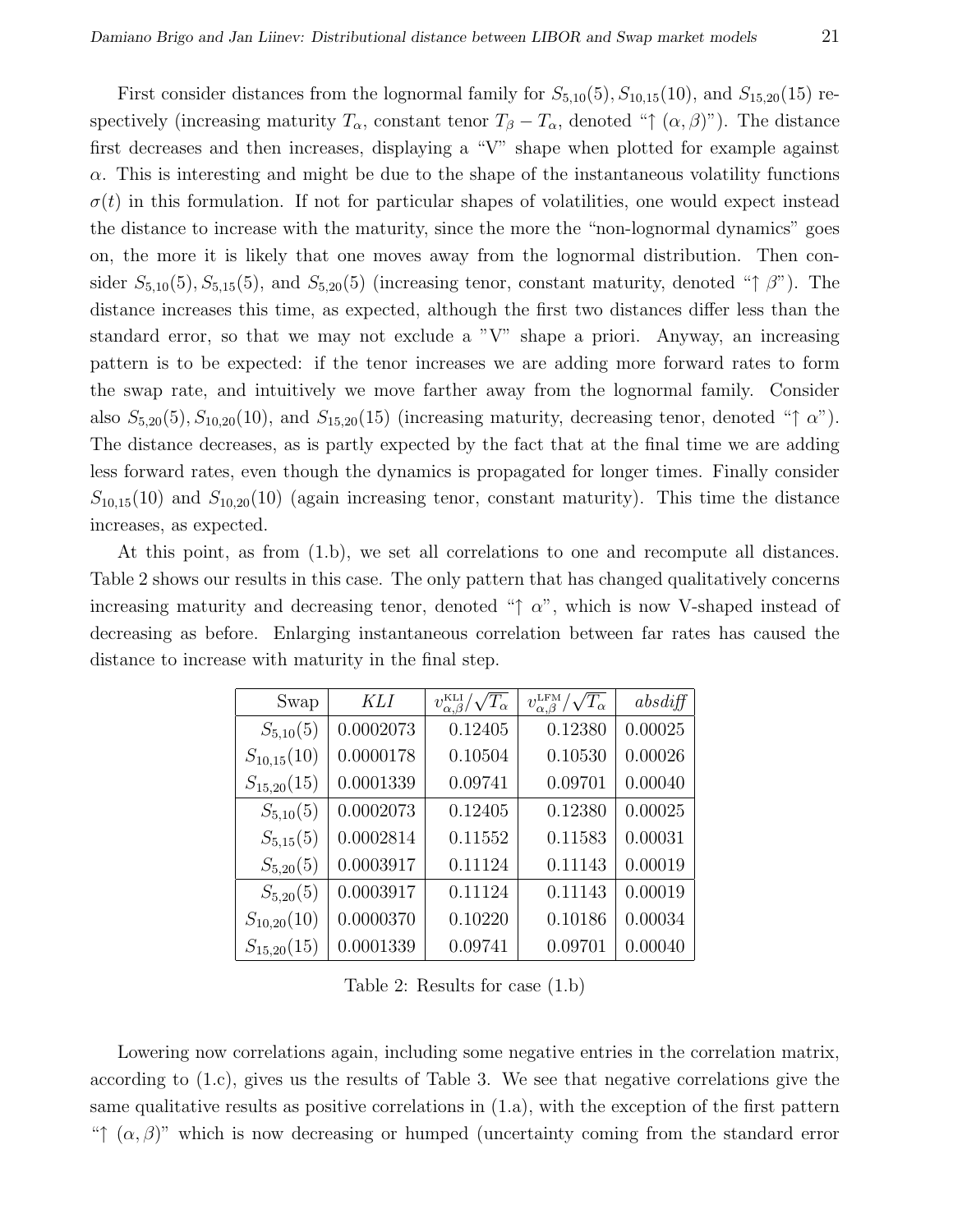size). At this point, with negative correlation, this pattern is more counter-intuitive. The only reason for a decreasing distance of the swap rate distribution from the lognormal family when propagating a "non lognormal dynamics" for longer times and with the same tenor is given by lower  $\sigma(\cdot)$  functions. Indeed, with the volatility formulation of cases  $(1.a)-(1.c)$  the term structure of future volatilities decreases considerably in time, so that farther forward rates have much lower volatilities than forward rates involved in "earlier" swap rates. For example, the swap rate  $S_{15,20}$  involves  $F_{19}$ , whose volatility in  $(1.a)-(1.c)$  is set to 0.0961, whereas earlier swap rates may involve  $F_2$ , whose volatility is much higher and set to 0.1589. So even if the dynamics propagates for longer times, it does so with lower randomness, and this effect dominates the other one.

| Swap            | <b>KLI</b> | $v_{\alpha,\beta}^{\text{KLI}}/\sqrt{T_{\alpha}}$ | $v_{\alpha,\beta}^{\text{LFM}}/\sqrt{T_{\alpha}}$ | absdiff |
|-----------------|------------|---------------------------------------------------|---------------------------------------------------|---------|
| $S_{5,10}(5)$   | 0.0001589  | 0.12402                                           | 0.12377                                           | 0.00025 |
| $S_{10,15}(10)$ | 0.0001126  | 0.10348                                           | 0.10343                                           | 0.00005 |
| $S_{15,20}(15)$ | 0.0000609  | 0.08767                                           | 0.08735                                           | 0.00032 |
| $S_{5,10}(5)$   | 0.0001589  | 0.12402                                           | 0.12377                                           | 0.00025 |
| $S_{5,15}(5)$   | 0.0002497  | 0.11370                                           | 0.11407                                           | 0.00037 |
| $S_{5,20}(5)$   | 0.0068614  | 0.08629                                           | 0.08720                                           | 0.00091 |
| $S_{5,20}(5)$   | 0.0068614  | 0.08629                                           | 0.08720                                           | 0.00091 |
| $S_{10,20}(10)$ | 0.0023644  | 0.07192                                           | 0.07161                                           | 0.00031 |
| $S_{15,20}(15)$ | 0.0000609  | 0.08767                                           | 0.08735                                           | 0.00032 |

Table 3: Results for case (1.c)

As a summary of patterns for the cases with constant instantaneous volatilities we display in Table 4 the behavior of the distance for different correlation configurations  $(1.a)-(1.c)$ .

| Action            | Positive correlations   Perfect correlations |            | Some negative correl.                 |
|-------------------|----------------------------------------------|------------|---------------------------------------|
| $(\alpha, \beta)$ | V shaped                                     |            | V shaped $\vert$ decreasing (humped?) |
| $\uparrow \beta$  | increasing $(V\text{-shaped?)}$              | increasing | increasing                            |
| $\alpha$          | decreasing                                   | V shaped   | decreasing                            |

Table 4: Distance patterns against  $(\alpha, \beta)$ ,  $\beta$  and  $\alpha$  respectively, for cases (1.a), (1.b), (1.c)

Now let us move to commenting our results for cases (2.a)–(2.c), given in Tables 5, 6, and 7.

These results are qualitatively analogous to the results of the corresponding cases (1.a)– (1.c), with one strong exception and two weaker exceptions. The strong exception concerns the pattern " $(\alpha, \beta)$ " for the typical rank two correlations (case (2.a)), where we have an opposite humped pattern with respect to the earlier V-shaped case. This is due to the different volatility structure, that is now homogeneous with respect to time-to-maturity. Consider, however, that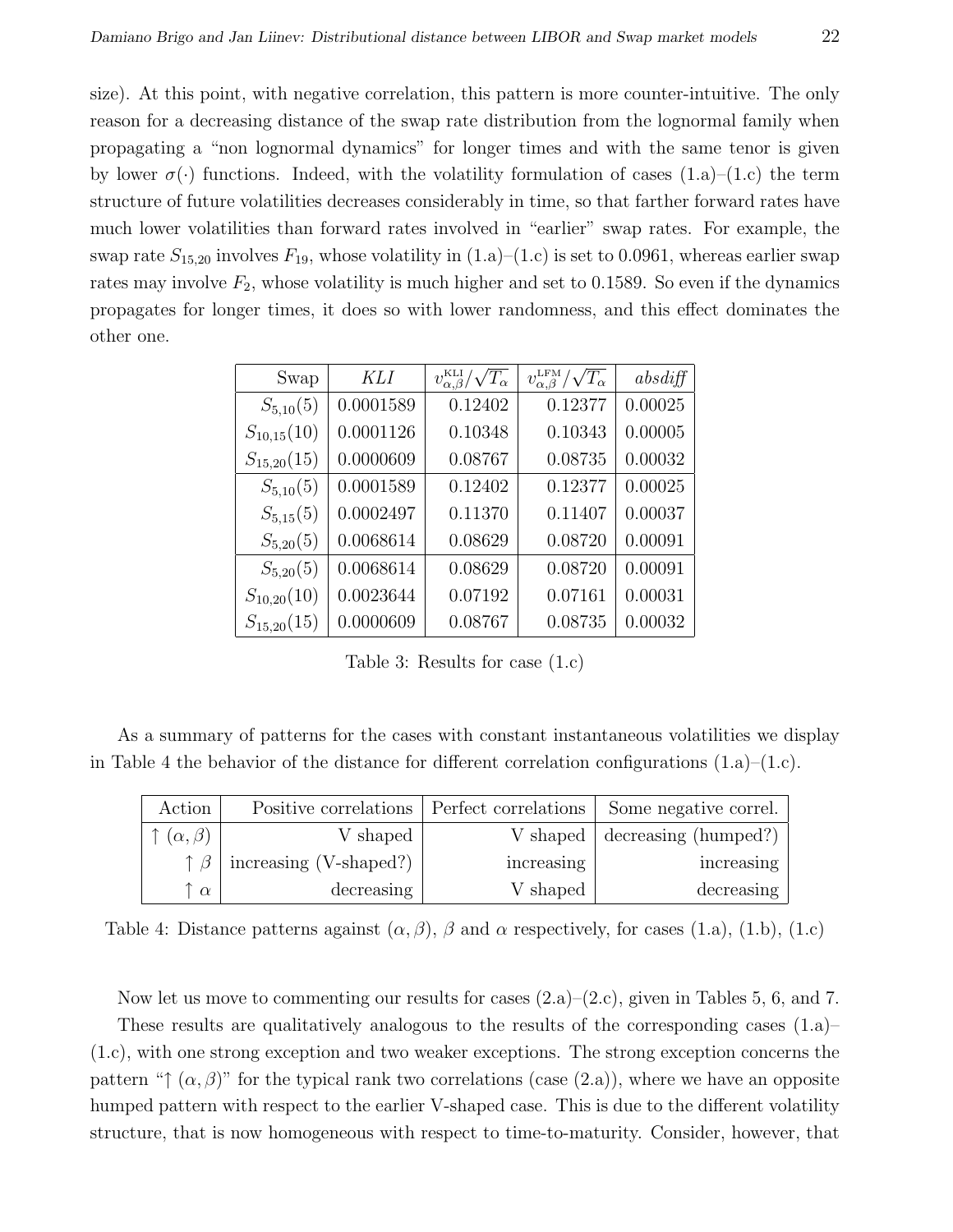| Swap            | <b>KLI</b> | $v_{\alpha,\beta}^{\text{KLI}}/\sqrt{T_{\alpha}}$ | $v_{\alpha\beta}^{\text{LFM}}/\sqrt{T_{\alpha}}$ | absdiff |
|-----------------|------------|---------------------------------------------------|--------------------------------------------------|---------|
| $S_{5,10}(5)$   | 0.00016634 | 0.11033                                           | 0.11017                                          | 0.00016 |
| $S_{10,15}(10)$ | 0.00017273 | 0.09541                                           | 0.09534                                          | 0.00007 |
| $S_{15,20}(15)$ | 0.00009037 | 0.08976                                           | 0.08969                                          | 0.00007 |
| $S_{5,10}(5)$   | 0.00016634 | 0.11033                                           | 0.11017                                          | 0.00016 |
| $S_{5,15}(5)$   | 0.00041173 | 0.09778                                           | 0.09803                                          | 0.00025 |
| $S_{5,20}(5)$   | 0.00047629 | 0.09306                                           | 0.09320                                          | 0.00014 |
| $S_{5,20}(5)$   | 0.00047629 | 0.09306                                           | 0.09320                                          | 0.00014 |
| $S_{10,20}(10)$ | 0.00023379 | 0.08921                                           | 0.08895                                          | 0.00026 |
| $S_{15,20}(15)$ | 0.00009037 | 0.08976                                           | 0.08969                                          | 0.00007 |

Table 5: Results for case (2.a)

| Swap            | KLI        | $v_{\alpha,\beta}^{\text{KLI}}/\sqrt{T_{\alpha}}$ | $v_{\alpha,\beta}^{\text{LFM}}/\sqrt{T_{\alpha}}$ | absdiff |
|-----------------|------------|---------------------------------------------------|---------------------------------------------------|---------|
| $S_{5,10}(5)$   | 0.00021961 | 0.11052                                           | 0.11035                                           | 0.00017 |
| $S_{10,15}(10)$ | 0.00007206 | 0.09554                                           | 0.09552                                           | 0.00002 |
| $S_{15,20}(15)$ | 0.00015586 | 0.09003                                           | 0.08987                                           | 0.00016 |
| $S_{5,10}(5)$   | 0.00021961 | 0.11052                                           | 0.11035                                           | 0.00017 |
| $S_{5,15}(5)$   | 0.00044884 | 0.09848                                           | 0.09867                                           | 0.00019 |
| $S_{5,20}(5)$   | 0.00057553 | 0.09453                                           | 0.09457                                           | 0.00004 |
| $S_{5,20}(5)$   | 0.00057553 | 0.09453                                           | 0.09457                                           | 0.00004 |
| $S_{10,20}(10)$ | 0.00011407 | 0.08982                                           | 0.08957                                           | 0.00025 |
| $S_{15,20}(15)$ | 0.00015586 | 0.09003                                           | 0.08987                                           | 0.00016 |

Table 6: Results for case (2.b)

in this case we have uncertainty in the pattern due to the standard error, and that in fact the pattern in (2.a) could be decreasing.

The first weaker exception concerns the pattern " $\uparrow (\alpha, \beta)$ " for the case with some negative correlations (case  $(2.c)$ ), where we have a humped pattern instead of a decreasing one, although both patterns are uncertain, with the possibility of the patterns coinciding in a decreasing or humped configuration. The second possible weaker exception is for  $\uparrow \beta$  with positive correlation (case (2.a)), where the two patterns coincide unless the standard error changes them in two opposite configurations.

As a summary we display in Table 8 the behavior of the distance for different correlation configurations in cases (2).

As an example for visualizing the distance of a swap rate density from the best approximating lognormal density in the KLI sense, we have chosen the two swap rates that lead to the largest and to the smallest distance over all cases considered. We show in Figure 1 the Monte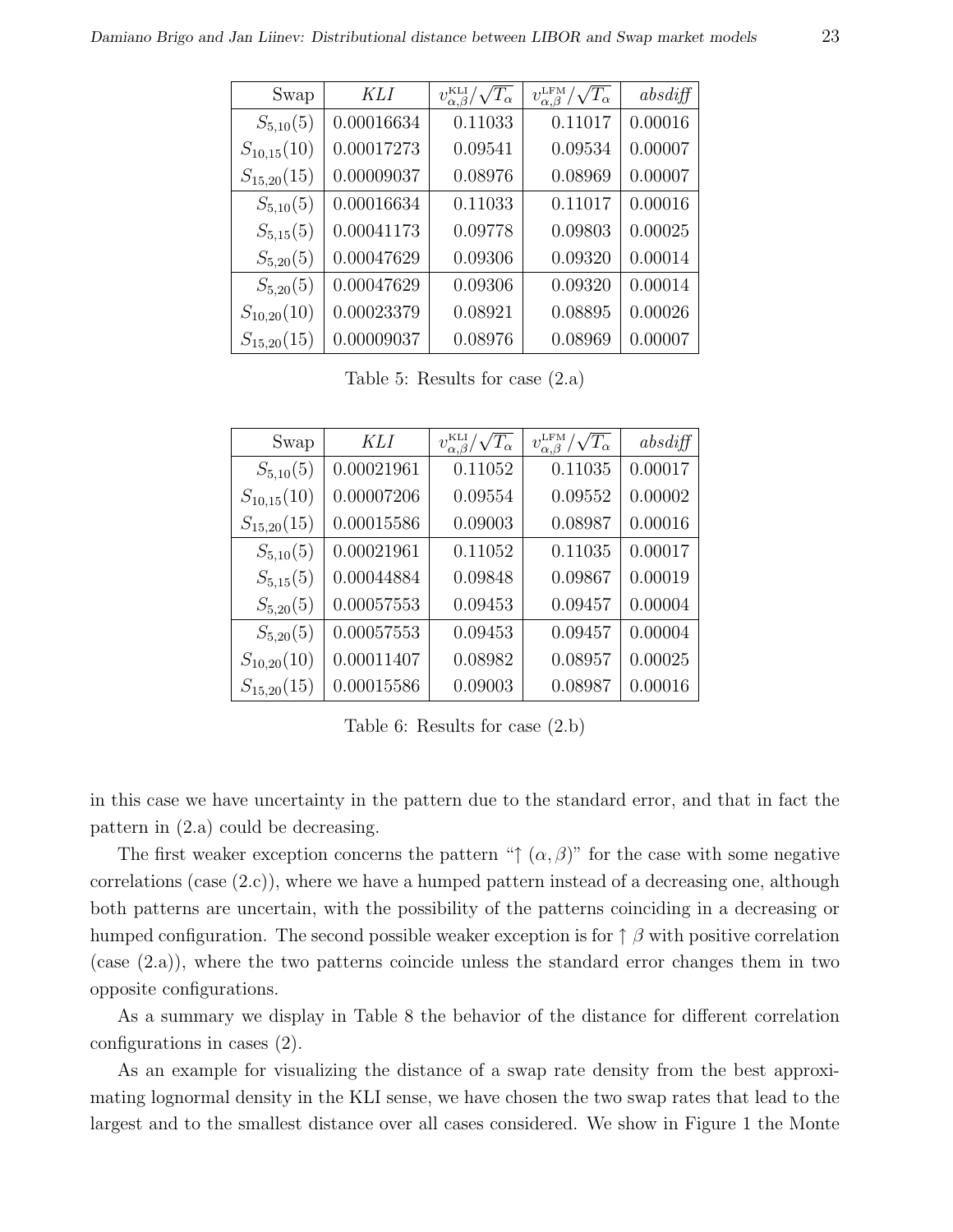| Swap            | <b>KLI</b> | $v_{\alpha,\beta}^{\text{KLI}}/\sqrt{T_{\alpha}}$ | $v_{\alpha,\beta}^{\text{LFM}}/\sqrt{T_{\alpha}}$ | absdiff |
|-----------------|------------|---------------------------------------------------|---------------------------------------------------|---------|
| $S_{5,10}(5)$   | 0.00017029 | 0.11050                                           | 0.11032                                           | 0.00018 |
| $S_{10,15}(10)$ | 0.00017182 | 0.09392                                           | 0.09388                                           | 0.00004 |
| $S_{15,20}(15)$ | 0.00008607 | 0.08101                                           | 0.08078                                           | 0.00023 |
| $S_{5,10}(5)$   | 0.00017029 | 0.11050                                           | 0.11032                                           | 0.00018 |
| $S_{5,15}(5)$   | 0.00046520 | 0.09670                                           | 0.09721                                           | 0.00051 |
| $S_{5,20}(5)$   | 0.00635040 | 0.07363                                           | 0.07409                                           | 0.00046 |
| $S_{5,20}(5)$   | 0.00635040 | 0.07363                                           | 0.07409                                           | 0.00046 |
| $S_{10,20}(10)$ | 0.00265217 | 0.06370                                           | 0.06344                                           | 0.00026 |
| $S_{15,20}(15)$ | 0.00008607 | 0.08101                                           | 0.08078                                           | 0.00023 |

Table 7: Results for case (2.c)

| Action                   |                      | Positive correlation   Perfect correlation | Some negative correl.                 |
|--------------------------|----------------------|--------------------------------------------|---------------------------------------|
| $\uparrow(\alpha,\beta)$ | humped (decreasing?) |                                            | V shaped $\vert$ humped (decreasing?) |
| $\uparrow \beta$         | increasing (humped?) | increasing                                 | increasing                            |
| $\mathsf{r}\ \alpha$     | decreasing           | V shaped                                   | decreasing                            |

Table 8: Distance patterns against  $(\alpha, \beta)$ ,  $\beta$  and  $\alpha$  respectively, for cases (2.a), (2.b), (2.c)

Carlo simulated densities for the swap rates  $S_{5,20}(5)$  and  $S_{10,15}(10)$  versus their lognormal KLI projections in case the parameters are as in points (1.c) and (1.b) respectively.

We notice also that *absdiff* is always small, meaning that the industry approximation  $v_{\alpha,\beta}^{\text{LFM}}$ is good since it is always close to  $v_{\alpha,\beta}^{\text{KL}}$ , i.e. to the best one can do with a lognormal family.

### 8 Conclusions

Our KLI analysis confirms that swap rates associated with the LIBOR market model are close to being log normal. This has been checked via a distributional distance obtained through Monte Carlo simulation. Our analysis also confirms the goodness of the standard market approximation for swaption volatilities in the LIBOR market model, based on freezing the drift in the forward rate dynamics.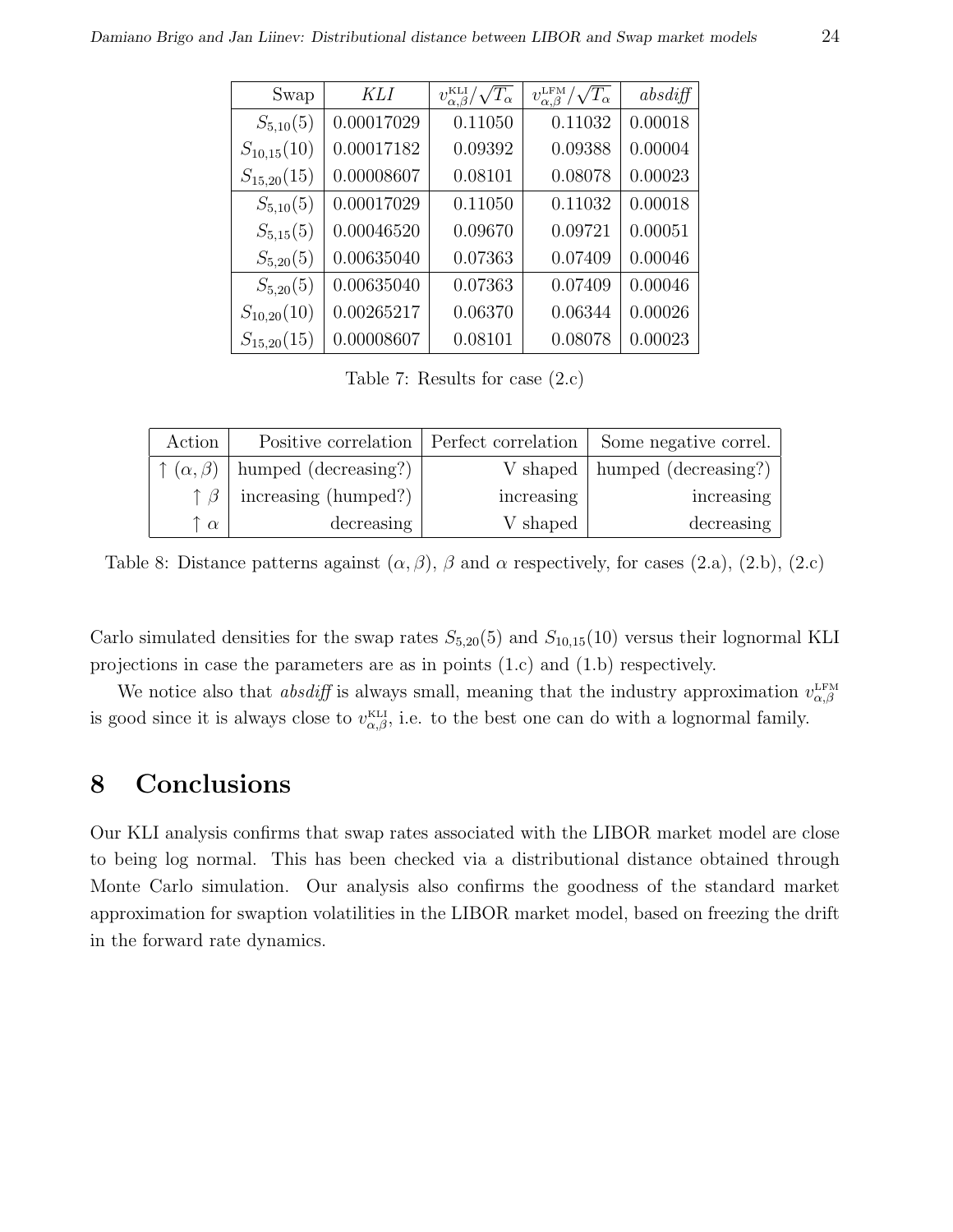

Figure 1: Estimated density functions of  $S_{5,20}(5)$  (case (1.c)) and  $S_{10,15}(10)$  (case (1.b)) compared to the best lognormal densities in KL sense.

## References

- [1] AMARI, S-I.(1985). Differential Geometric Methods in Statistics. Lecture Notes in Statistics, 28. Springer-Verlag, Berlin.
- [2] BRACE, A., DUN, T., and BARTON, G. (1998). Towards a Central Interest Rate Model. FMMA notes working paper, published in Handbooks in Mathematical Finance: Topics in Option Pricing, Interest Rates and Risk Management (2001), Cambridge University Press
- [3] BRACE, A., GATAREK, D., and MUSIELA, M. (1997). The market model of interest rate dynamics. Mathematical Finance, Vol. 7, 127–154.
- [4] BRIGO, D. (1999). Diffusion Processes, Manifolds of Exponential Densities, and Nonlinear Filtering. in: O.E. Barndorff-Nielsen and E. B. Vedel Jensen (Editors), Geometry in Present Day Science, World Scientific.
- [5] BRIGO, D., and HANZON, B. (1998). On some filtering problems arising in mathematical finance. *Insurance: Mathematics and Economics*, 22 (1) pp. 53-64.
- [6] BRIGO, D., HANZON, B., and LE GLAND, F. (1999). Approximate Nonlinear Filtering by Projection on Exponential Manifolds of Densities. Bernoulli, Vol. 5, N. 3 (1999), pp. 495–534.